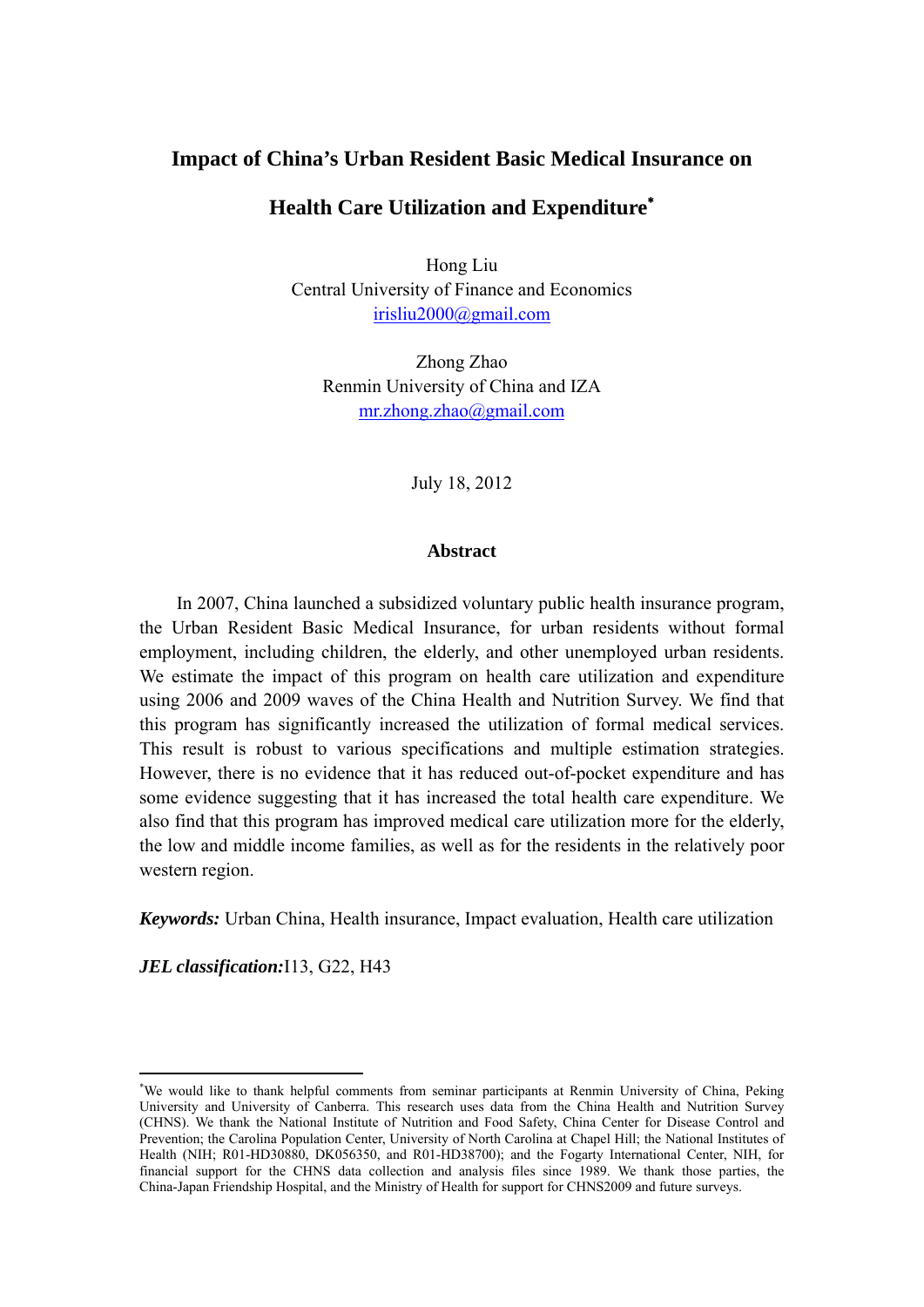## **1. Introduction**

Since the China economic reform in 1978, China has been experiencing remarked economic growth. However, the economic success of China does not necessary translate into social welfare gains for its citizens. For example, along with the economic growth, in rural area we witnessed the dissolution of the Rural Medical Cooperative System which was the corner stone of the health care system in rural China. In urban area, millions of urban workers lost their job as well as employment-related health insurance during Stated Owned Enterprises retrenchment starting from mid 1990s. To improve the poor state of health care in China, Chinese government has been trying to build up a universal public health insurance system in its recent health care reform. This ambitious public insurance system consists of three key programs: the Urban Employee Basic Medical Insurance (UEBMI) for the urban employed initiated in 1998, the New Cooperative Medical Scheme (NCMS) for the rural residents established in 2003, and the Urban Resident Basic Medical Insurance (URBMI) covering urban residents without formal employment.<sup>1</sup> And the last one, URBMI, is the focus of this paper.

Since its pilot in 2007, the URBMI has rapidly expanded from 79 cities to 229 cities (about 50 percent of China's cities) in 2008, and to almost all cities by the end of 2009. This program has covered 473 million urban residents in 2011 (National Development and Reform Commission, 2012), and the coverage accounts for more than one-third of Chinese population.

The main objective of this paper is to investigate the impact of the URBMI on health care utilization and expenditure. Understanding the effects of the URBMI, and Comparing the effectiveness of the three major health care systems, the UEBMI, NCMS and URBMI, is an important topic. Each of these systems has its unique institutional set-up, covers different populations, and is with different levels of premium and reimbursement. The comparison exercise will provide insights on resource allocation, effectiveness of different components of the health care policy,

<sup>&</sup>lt;sup>1</sup> The enrollment rates are 80.7% for the UEBMI, 90.0% for the NCMS, and 63.8% for the URBMI in 2008; these percentages increased to 92.4% 96.6% and 92.9% in 2010, respectively (Yip et al., 2012). In 2010, 1.27 billion out of total 1.34 billion populations were enrolled in these three public health insurance programs.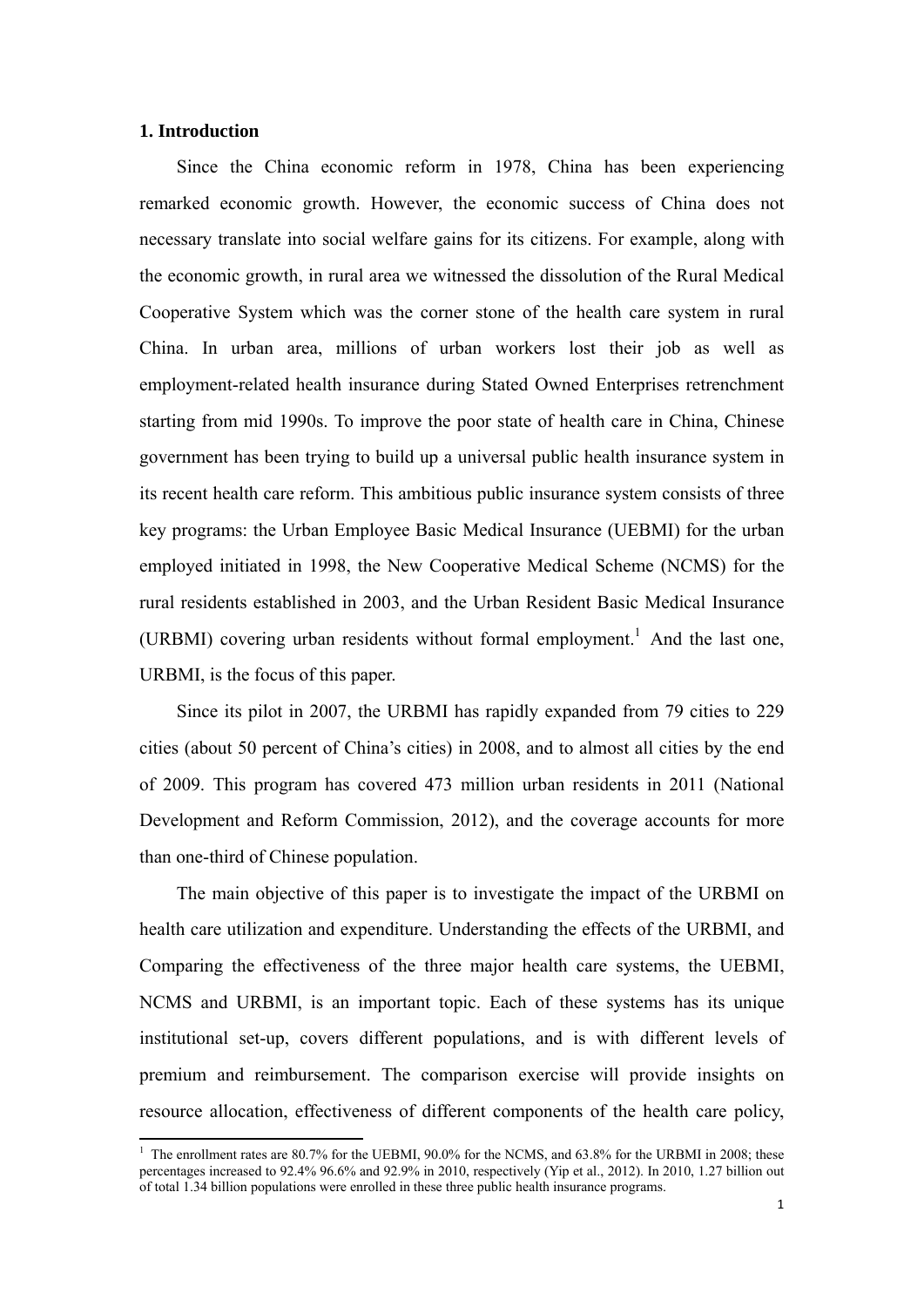the role of subsidy level, etc. Study on the effectiveness of each individual program is an important step for this kind of comparisons.<sup>2</sup> Nonetheless, there is little empirical research on the effectiveness of the URBMI, mainly because it started only 5 years ago, and the proper data is limited. The only available study which examines the impact of the URBMI is Lin et al. (2009) which is based on cross-sectional data collected in December 2007. Lin et al. (2009) focuses on who are covered by the URBMI, who gain from the URBMI in term of medical expenditure, and are the enrollees satisfy with the URBMI?

Internationally, different aspects of public health care system are widely studied in the literature, such as Currie and Gruber (1996a; 1996b; 1997; 2001) investigate the impact of the Medicaid expansion on the health and health care in the United States, and find the expansion has improved the health of new births and has increased the health care utilization by the mothers. Card et al. (2008) finds that the rise of Medicare coverage has decreased health disparity and increased health care utilization of the elderly in the United States. Cheng (1997) and Chen et al. (2006) study the impact of the universal health care system in Taiwan, and find that it has significantly increased utilization of both inpatient and outpatient care services by Taiwanese elderly. However, most of these studies are on developed economies, with relatively high subsidy level and more generous policy. Literature on universal health care in developing countries is relatively scarce. Given the different development stages, differentials in subsidy level and co-payment policy, it would be insightful to compare findings from developing countries, like China, with findings from the developed countries.

The data we used here is the China Health and Nutrition Survey (CHNS), which is a panel data and has collected 8 waves since 1989. The last two waves were collected in 2006 and 2009. This feature of the data and timeline of the

.

<sup>&</sup>lt;sup>2</sup> Several studies (Wagstaff et al., 2009; Lei and Lin, 2009; Yip and Hsiao, 2009; Sun et al., 2009) investigate the impact of the NCMS on health care utilization and health care expenditure, and find that the NCMS has a positive impact on the health care utilization, but its impact on health care expenditure is limited. Wang et al. (2006) focus on the adverse selection issue of the NCMS, and find the rich families benefit more from the NCMS. Chen and Jin (2012) examine the linkage between the NCMS and the health and education outcomes, and find that the NCMS does not affect child morality and maternal mortality, but improves child school enrollment.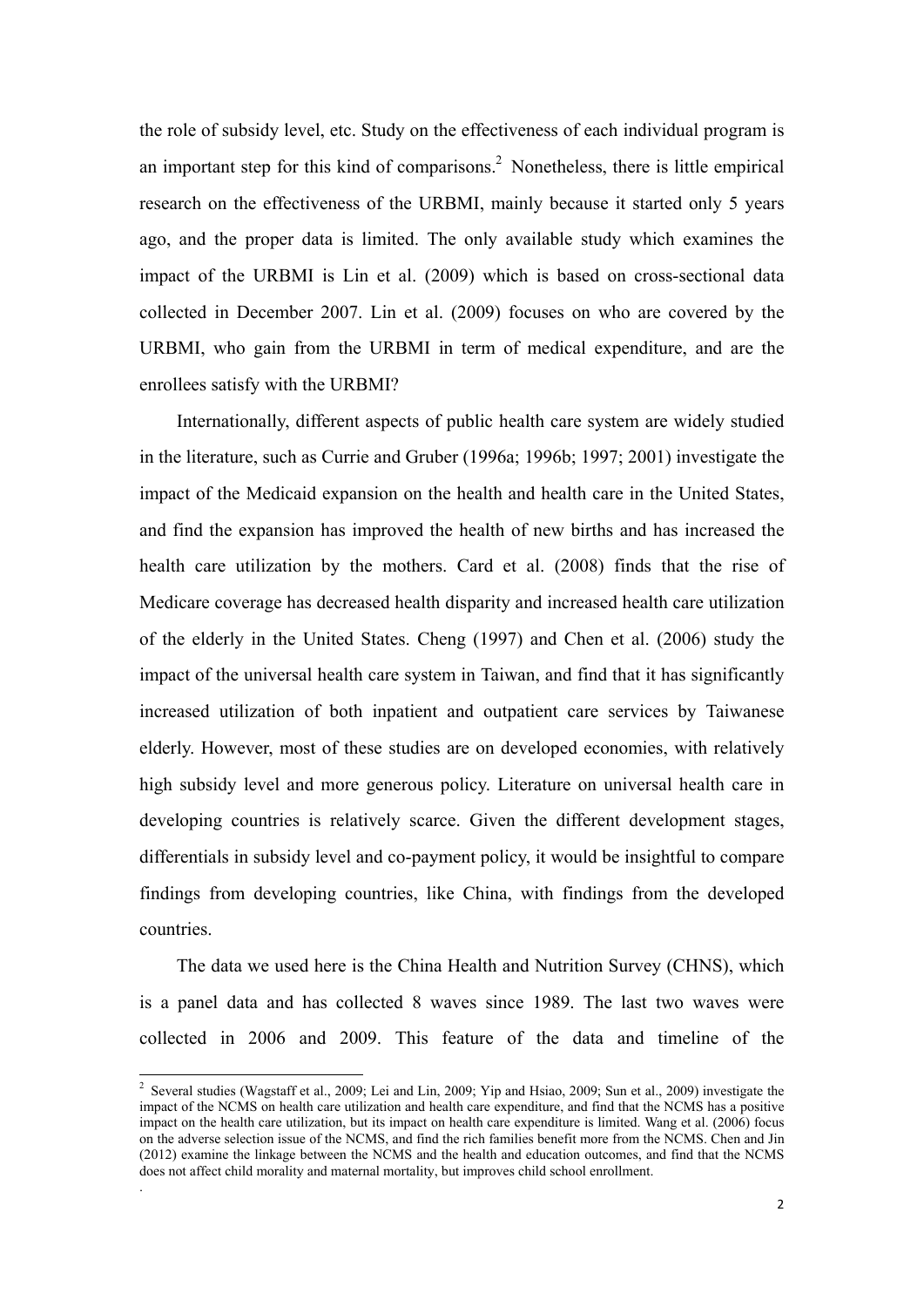implementation of the URBMI allow us to better control for unobservables and the infamous selection-bias issue, e.g. Heckman (1990), which is especially important in the context of enrolling into a voluntary health insurance plan. Our main empirical strategy is difference-in-differences (DID) approach.<sup>3</sup> In order to assess the validity of the approach, we carry out two "placebo" tests which provide strong supportive evidence for the validity of the assumptions in our DID models. Our results indicate that the URBMI program has significantly increased the utilization of formal medical services; however, there is no evidence that it has reduced out-of-pocket expenditure. We also find that this program has improved medical care utilization more for the elderly, the low and middle income families, and residents in the relatively poor western region. Our main results are robust to multiple estimation strategies, such as instrumental models, and to various specifications.

The remaining of the paper is organized as follows: in Section 2, we briefly introduce the current Chinese health insurance system, and pay special attention to the institutional set-up of the URBMI. In Section 3, we describe the China Health and Nutrition Survey, define main dependent variables and independent variables, and present descriptive statistics. In Section 4, we discuss our empirical strategies. Section 5 is our main results for the whole sample as well as results for different age groups, income groups, gender and regions. In this section, we also test the assumptions of the DID estimators and carry out a series of robustness checks. We conclude the paper with Section 6.

## **2. The Urban Resident Basic Medical Insurance**

Before 1998, there were two principal health insurance schemes for the urban population in China: labor insurance scheme and government employee insurance scheme. Both schemes were employment-based and mostly were for employees in public sector, state-owned and collectively-owned enterprises. The dependents of the urban workers, including their children, spouses and parents who had no employment

<sup>&</sup>lt;sup>3</sup> Lei and Lin (2009), Wagstaff et al. (2009) and Chen and Jin (2012) also rely on difference-in-differences methods in their studies on the impact of the NCMS.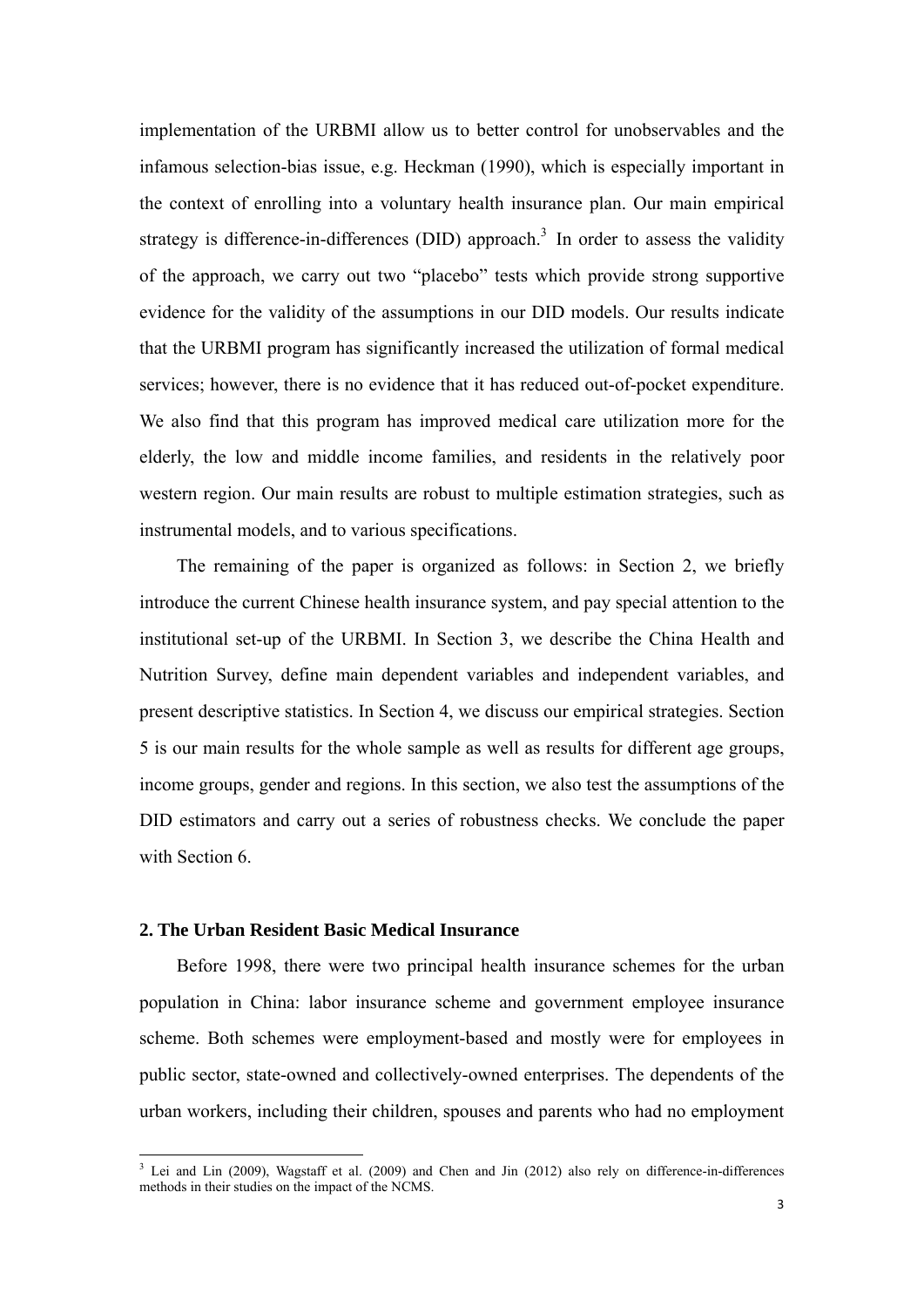related health insurance, were eligible for partial coverage (Liu, 2002). Aiming to increase insurance coverage and control health care cost, in 1998 the Chinese government launched a health insurance reform in urban China, and merged the dual system of labor insurance scheme and government employee insurance scheme into a new insurance scheme known as Urban Employee Basic Medical Insurance Scheme (UEBMI) (Xu et al., 2007), covering employees and retirees in both the public and private sectors.<sup>4</sup> One notable feature of the new scheme is that it does not cover the dependents any more. There were about 420 million urban residents who have been left uninsured because of no formal employment (Yip and Hsiao, 2009). To provide health protection for those urban residents not covered by the UEBMI, the Chinese government began to implement a large-scale health insurance program known as the Urban Resident Basic Health Insurance (URBMI) since 2007.

The URBMI is a government-run voluntary insurance program operated at the city level. Following the broad guideline issued by the central government, provincial and city governments have considerable discretion over the details. As a result, the URBMI exhibits variations in design and implementation across cities.<sup>5</sup> Basically, the URBMI mainly covers urban residents without formal employment, including children, the elderly, and other unemployed urban residents (State Council Document No.20, 2007). To address the problem of adverse selection associated with the voluntary nature of the URBMI, some cities require the participation in the URBMI at the household level. But some cities still allow for enrollment at the individual level.

The URBMI is financed by individual contributions and government subsidies shared between central and local governments. The individual contribution for URBMI differs across cities, but is lower than the UEBMI premium, and higher than individual contribution for the NCMS because of more expensive health services in urban areas (Lin et al., 2009). In 2008, the minimum government subsidy is 40 RMB

<sup>&</sup>lt;sup>4</sup> Since the reform, there has been a transition process from the old system to the new UEBMI. During our study period 2006-2009, the medical insurance scheme for the government employees still operates in parallel to the new UEBMI, but it has a shrinking coverage and is mainly for employees in government departments, state services or institutions.

<sup>&</sup>lt;sup>5</sup> For example, the reimbursement rates range from 40 to 90%, and the ceiling are from 25,000 RMB to 100,000 RMB, depending on the city, category of health care services and service provider, see Lin et al. (2009).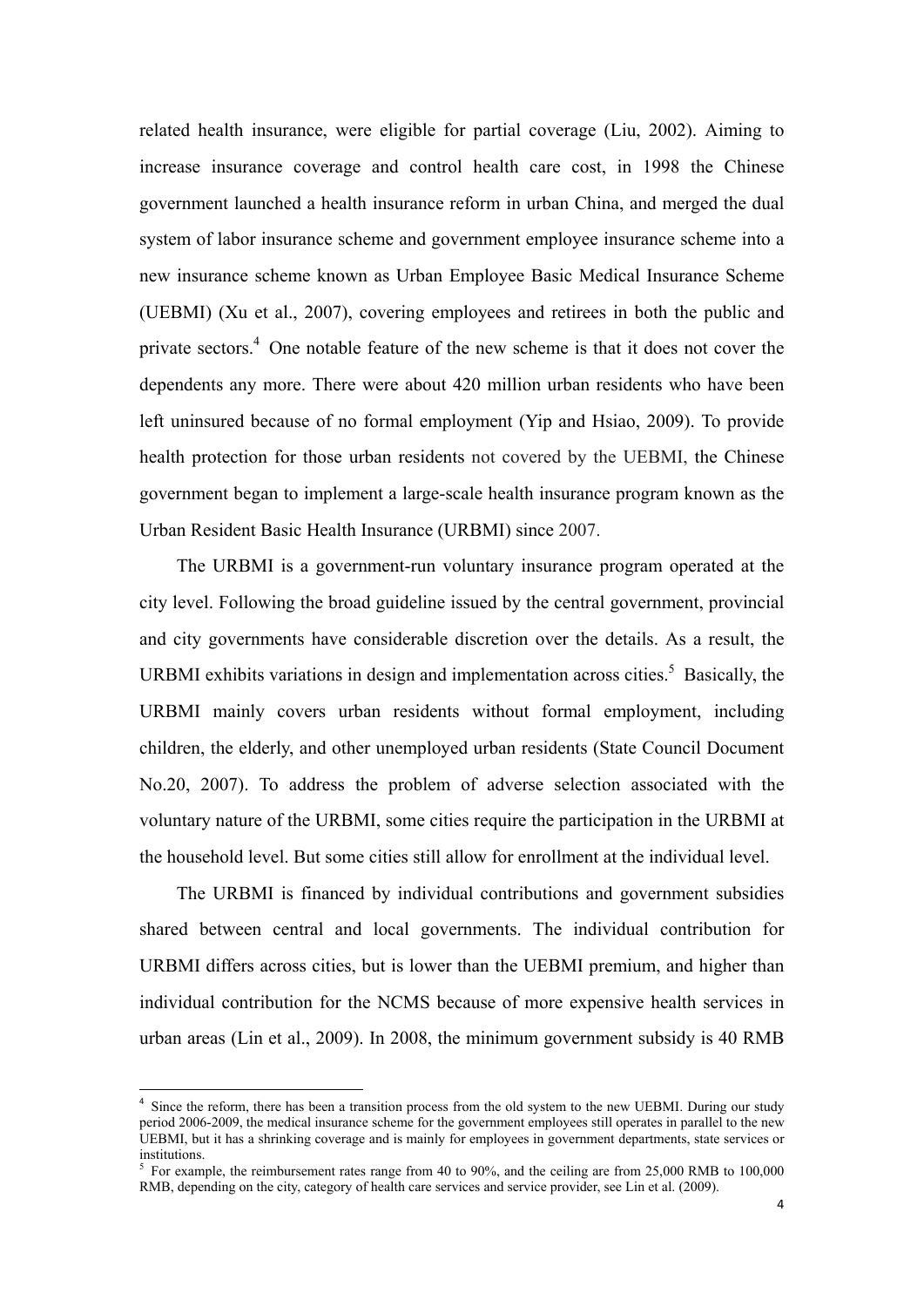per enrollee per year, among which there are a 20 RMB subsidy from central government for the enrollees in the poorer central and western provinces. For those with financial difficulties or a severe disability, there is an additional subsidy of no less than 10 RMB per child enrollee, and 60 RMB per adult enrollee, for which the central government subsidizes 5 RMB per child enrollee and 30 RBM per adult enrollee in the poorer central and western provinces. The average premium of the pilot cities in 2007 is 236 RMB for adults and 97 RMB for children. On average, the subsidies from central and local governments account for about 36 percent of the financing cost for adults, and 56 percent for children (State Council Evaluation Group for the URBMI Pilot Program, 2008).

Aiming at reducing poverty resulting from poor health or serious illness, the URBMI was intended to mainly cover inpatient services and outpatient services for catastrophic illness, and typically do not cover general outpatient services, or cover them only for chronic or fatal diseases such as diabetes or heart diseases in the relatively affluent provinces, but these principles are not always followed in practice. The benefit package exhibits considerable heterogeneity across cities. In most pilot cities, there are different reimbursement rules for inpatient services delivered at different levels of facilities, which is usually less generous for care delivered at higher level facilities. The reimbursement cap for inpatient costs is about four times the average annual salary of local urban workers, and the average reimbursement level is around 45 percent (State Council Evaluation Group for the URBMI Pilot Program, 2008).

## **3. Data and Variables**

## **3.1 Data**

We use data from the China Health and Nutrition Survey (CHNS), carried out by the Carolina Population Center at the University of North Carolina Chapel Hill and the National Institute of Nutrition and Food Safety in the Chinese Center for Disease Control and Prevention. The CHNS is an ongoing longitudinal project collecting rich information to study social and economic changes, especially health and nutrition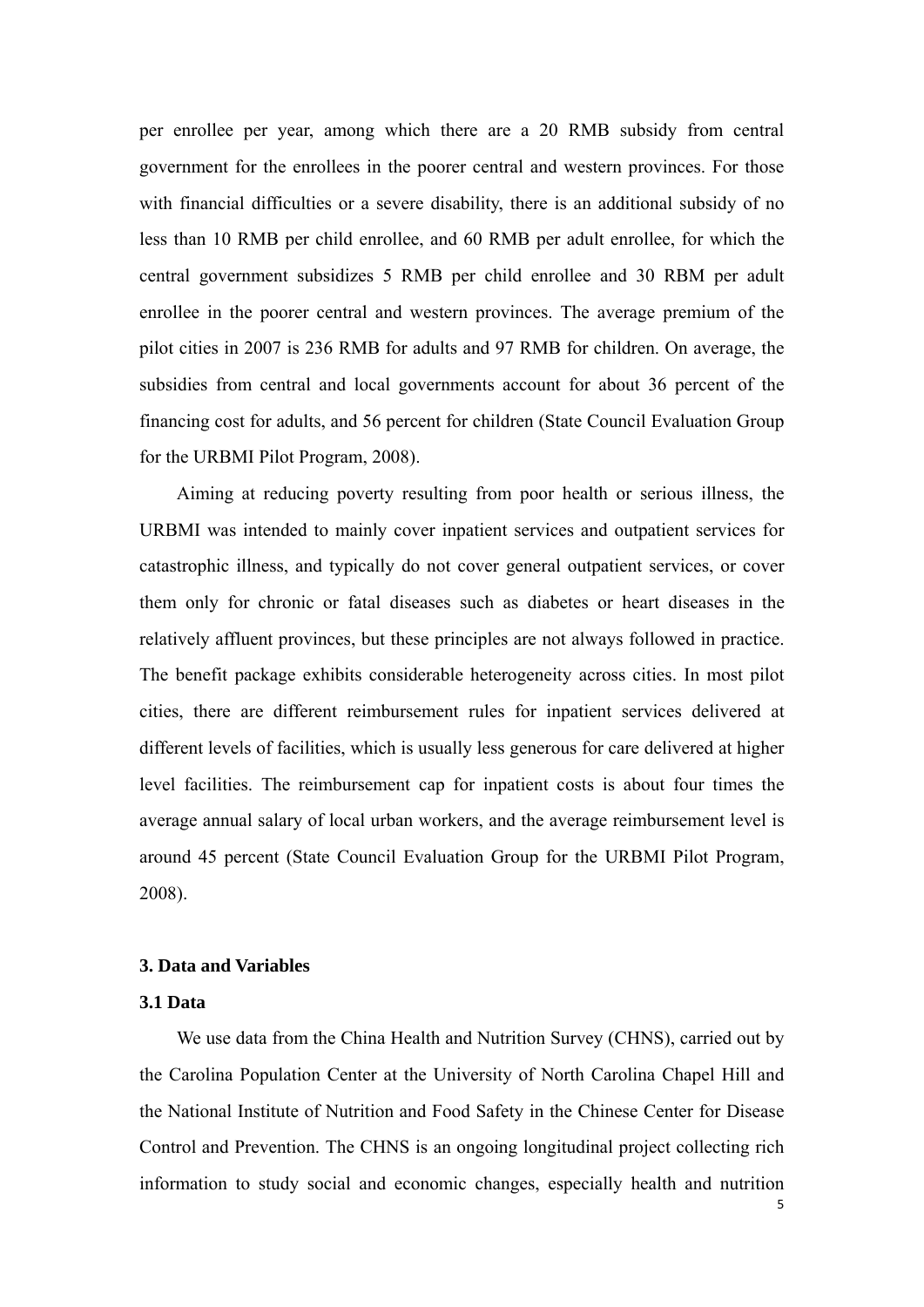issues, and their effects on the economic, demographic, health, and nutritional status of both rural and urban Chinese population. The CHNS employs a multistage, random cluster sampling procedure to draw the sample from nine provinces in China, including coastal, middle, northeastern, and western provinces, which differ considerably in geography, economic development, public resources, and health indicators. These sampled provinces host approximately 45 percent of China's total population. In each sampled province, counties are initially stratified into low, middle, and high income groups and then four counties are randomly selected based on a weighted sampling scheme. The provincial capital and a low-income city are selected when feasible. Villages and townships within the sampled counties, and urban and suburban neighborhoods within the sampled cities, are selected randomly. The content of the survey is comprehensive, covering a wide range of individual, household and community characteristics. The household/individual survey collects detailed data on medical care usage, health status, health insurance, health behaviors, economic status, and socio-demographic characteristics for each member of the sampled households and household members. The community survey, which is answered by a community head or community health workers, provides unique information on public facilities, infrastructure, health care provision and insurance coverage at the community level.

The CHNS survey has collected eight waves of data to date (1989, 1991, 1993, 1997, 2000, 2004, 2006, and 2009). For the purpose of this study, we mainly use the last two waves, and restrict the sample to residents with urban *Hukou* (urban resident registration) living in urban areas. We further restrict the main sample to the target population of the URBMI, including children age 0-18; current students age over 18; the elderly (age 60 and over) who have been either retired or have no job information and are not covered by the UEBMI or by government employee medical insurance; and the adults who are unemployed or are temporary workers and not covered by the UEBMI or by government employee medical insurance. The final study sample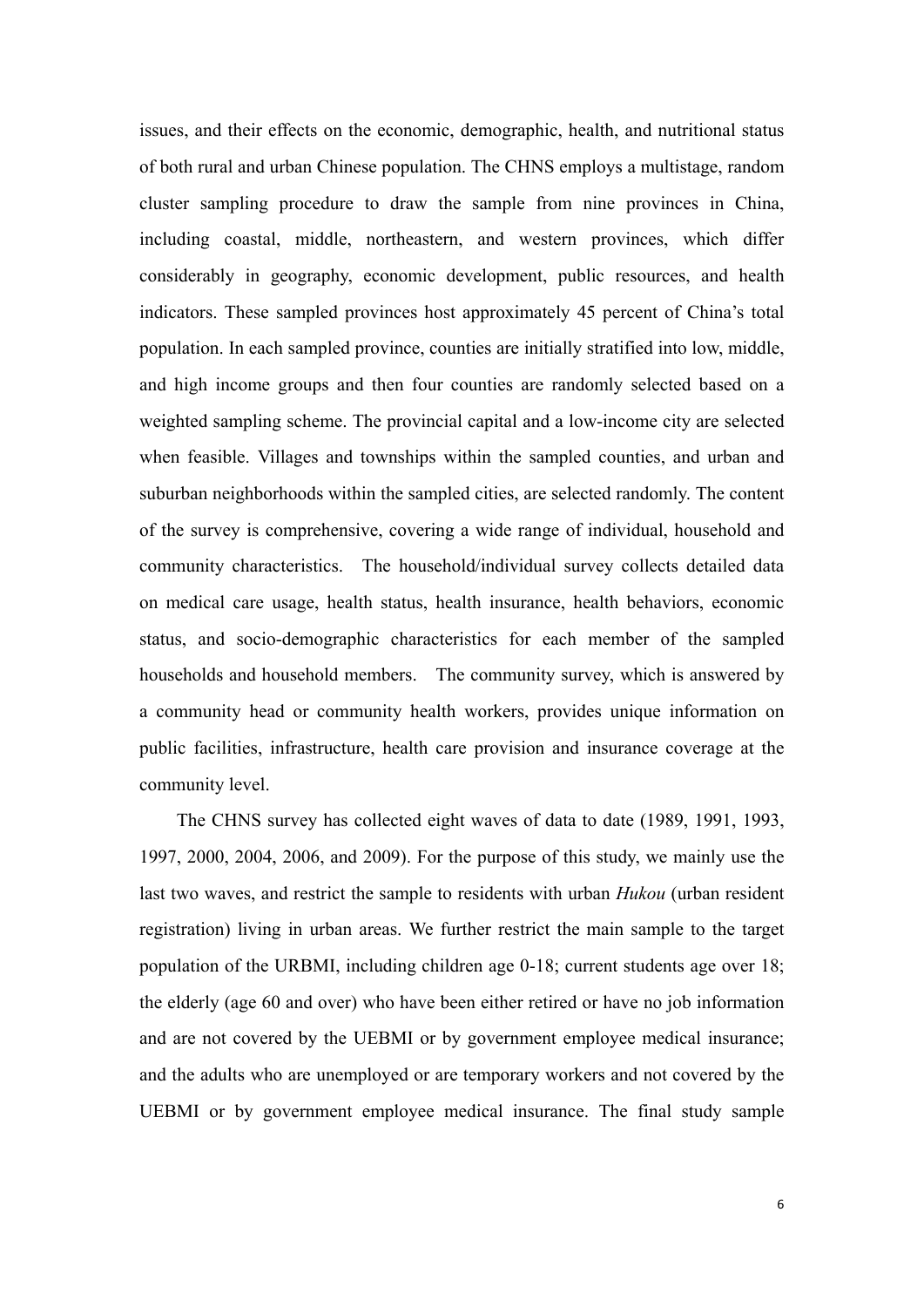consists of 3,003 observations, including 1,576 in 2006, and 1,427 in 2009.<sup>6</sup> The main variables and summary statistics are in Table 1.

#### **3.2 Dependent Variable and Key Independent Variables**

The main dependent variables are health service utilization and expenditure. Health service utilization is measured by a binary variable indicating utilization of any formal medical care (for all and for those who have been sick or injured) in last four weeks; a binary variable indicating any inpatient visit in last four weeks; and a continuous variable on inpatient hospital days in last four weeks.<sup>7</sup> There are two measures for health service expenditures: total health expense for the formal care in last four weeks, including all expenses such as fees and expenditures for registration, medicines, treatment, hospital bed, etc.; and the out-of-pocket health expense which are not reimbursed by health insurance.

The key independent variable is whether the respondent is enrolled in the URBMI. From the CHNS data, no observations were in the URBMI in 2006, and almost half of the observations are enrolled in the URBMI in 2009, and this allows us to utilize the difference-in-differences approach. Therefore, we specify two main independent variables for our difference-in-differences models: one indicating the time period after the URBMI was implemented, defined as wave 2009; the other indicating the treated group, defined as those who were enrolled in the URBMI in wave 2009. The control group consists of those who were not enrolled in URBMI in 2009.

## -----Table 1-------

As shown in Table 1, about 48 percent (690 enrollees v.s.737 non-enrollees) of the study sample was enrolled in the URBMI in 2009. There was no significant difference in health service utilization and expenditure between the treated and control groups in 2006, but the treated group was 6% more likely to utilize formal medical care than the control group in 2009.

 6 We also exploit non-target population and use 2004 wave when we test the assumptions of our models and carry out robustness check.

 $<sup>7</sup>$  It has to be noted that only 30 out of 3,003 respondents have reported positive inpatient hospital days in last four</sup> weeks. This limits our empirical strategies; it also helps to explain the insignificant effect of the URBMI enrollment on inpatient hospital days in most regressions of ours.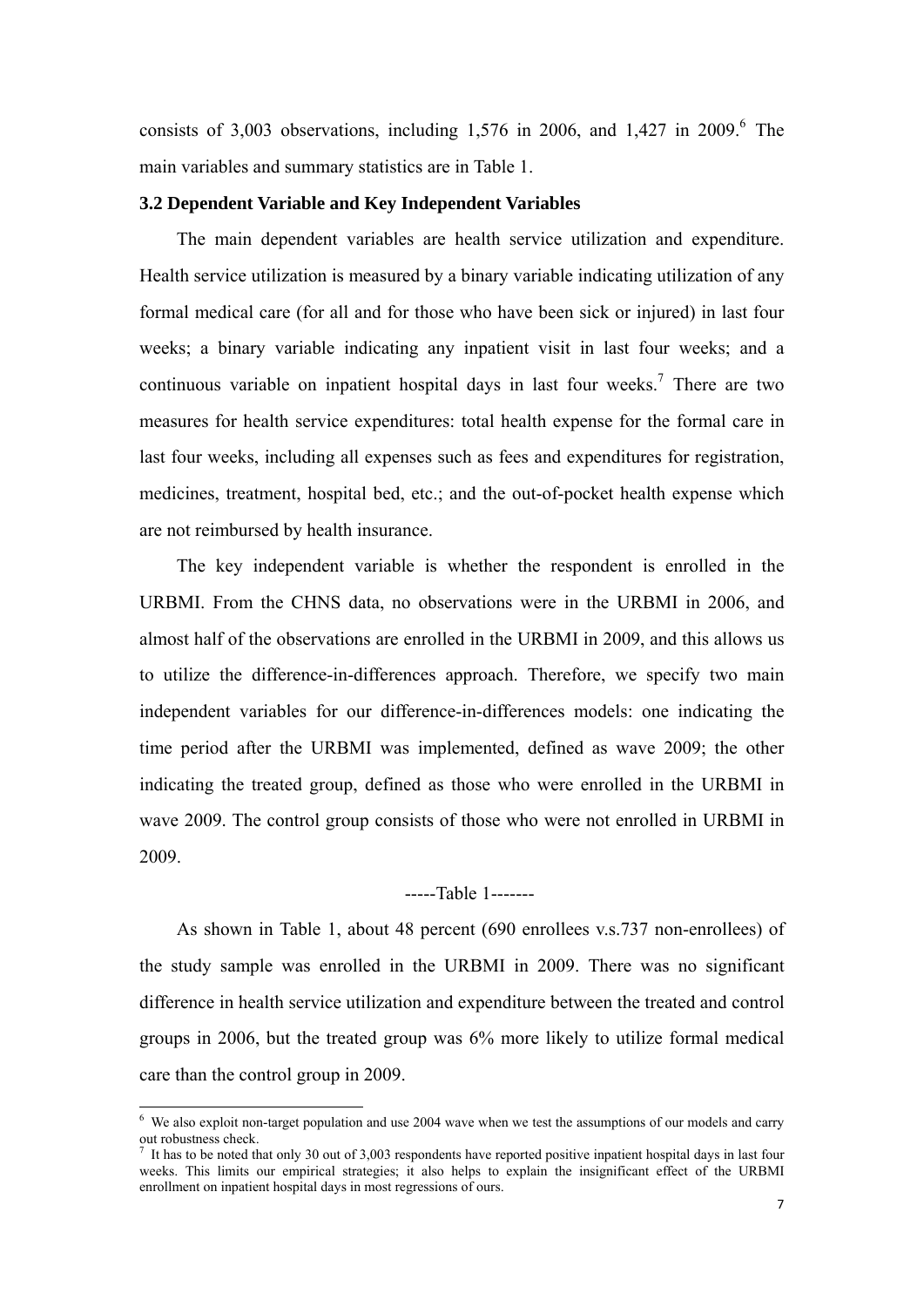There are 2 cities and 4 counties sampled from each province in the CHNS, and there are total 54 cities or counties (we refer both city and county as city hereafter) from 9 provinces each year in 2006 and 2009. We have exact location information for 48 of them.<sup>8</sup> Based on the CHNS community survey data, combined with the lists of URBMI pilot cities authorized by China's Ministry of Labor and Social Security in 2007-2008, we are able to determine whether or not a sampled city in the CHNS has implemented the URBMI during 2007-2008. Among the 48 sample cities, 10 cities implemented the URBMI in 2007 and 32 initiated the URBMI in 2008. They are defined as URBMI cities in this paper. The rest of 6 cities implemented URBMI in 2009, which are defined as non-URBMI cities in this study. $9$ 

Besides DID approach, we also apply instrumental variable (IV) methods as a robustness check, and use URBMI cities as one of instruments for individual participation. Other two instrumental variables for individual take-up include two binary variables indicating whether the respondent's household member is covered by the UEBMI or by government employee medical insurance. We will discuss the rationale for choosing them as instrumental variables later.

## **3.3 Other Independent Variables**

We also control for other covariates affecting health care utilization and expenditure in our study. Individual and household level variables include education level (illiterate, primary school, junior high school, senior high school and college), total household income (inflated to Chinese RMB in 2009), and other demographic variables including age, gender, marital status, household size, and student status. Community-level variables include a binary variable indicating the presence of a health facility in the neighborhood; the average treatment fee for a common cold in the neighborhood (inflated to Chinese RMB in 2009), which proxies for the local

<sup>&</sup>lt;sup>8</sup> Although the CHNS doesn't release the exact location information for the sample areas, following the strategy in Chyi and Zhou (2010), we identify the sample cities and counties by comparing the reported total areas and population of the counties or cities in the CHNS community survey data with the corresponding information from multiple yearbooks in China. There are 6 sample areas that cannot be identified, and are thus excluded from the analysis in Tables 5 to 6 when the indicator for city participation in the URBMI is used in the regressions. 9

All cities were required to implement the URBMI by the end of 2009. In our sample, 6 sample cities (counties) initiated the URBMI in 2009. Among them, 4 sample cities (counties) started the URBMI in June or July, and 2 sample cities (counties) in December. The survey for CHNS 2009 was conducted from August to November. Due to the limited time lag, it is reasonable to treat these 6 cities as non-URBMI cities in our study.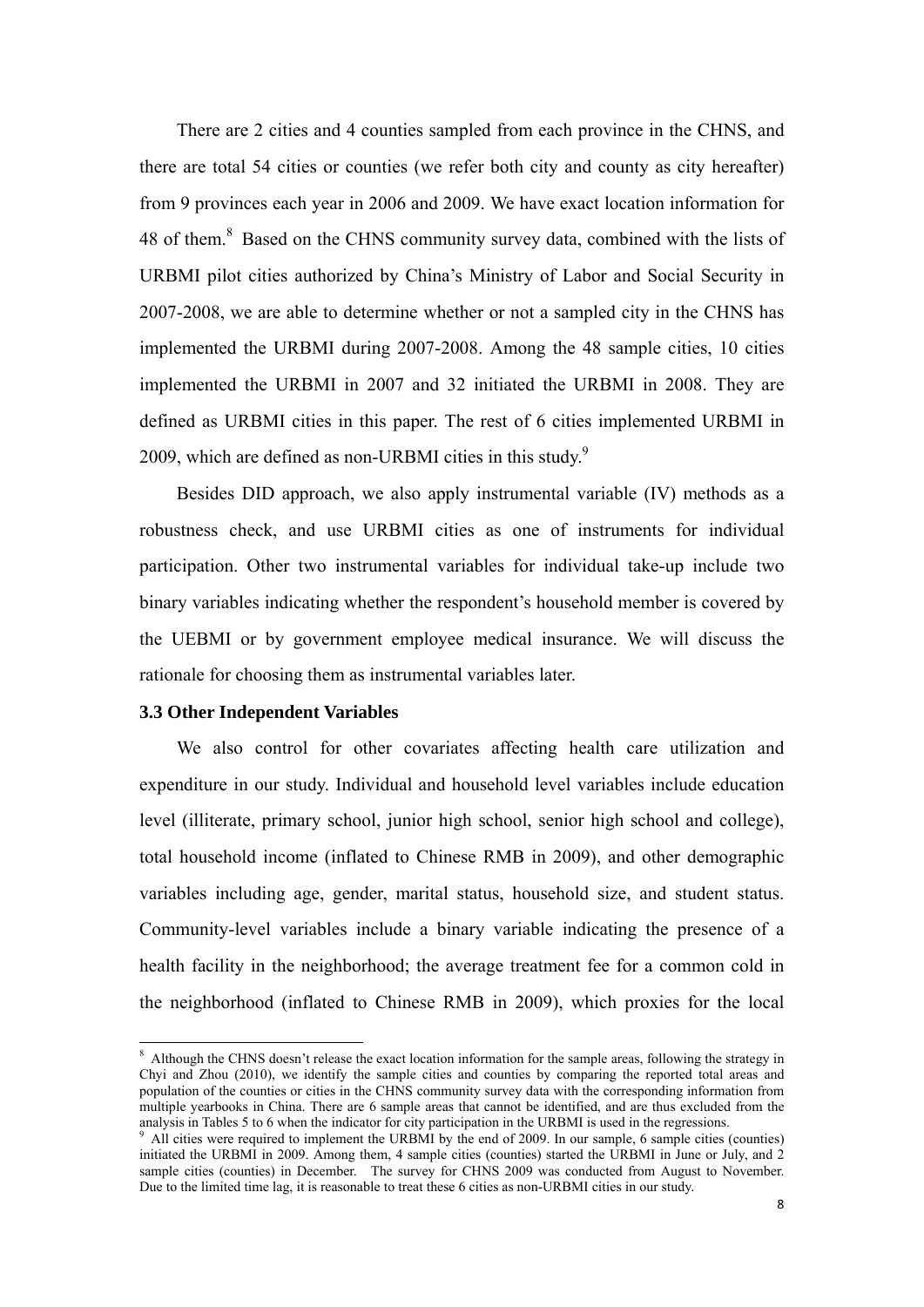price level of health care service; and natural logarithm of community urbanicity index developed by Jones-Smith and Popkin (2010), which reflects the development and urbanization level. Provincial dummies are controlled to capture unobserved regional difference.

## **4. Empirical Strategy: Difference-in-Differences Estimator**

To estimate the impact of the URBMI enrollment on health care utilization and expenditure, the main econometric approach we adopted here is to specify a reduced-form relationship and estimate a difference-in-differences (DID) model with the treatment status defined at individual level. The strategy is to track the outcomes of the enrollees (treatment group) before and after the introduction of the URBMI, and then compare the changes in outcomes of the enrollees with the corresponding changes for individuals who never participated in the URBMI (control group). The simple DID estimator may be expressed as:

$$
\Delta_{URBM} = (\overline{Y}_{after}^{treated} - \overline{Y}_{before}^{treated}) - (\overline{Y}_{after}^{control} - \overline{Y}_{before}^{control})
$$
\n(1)

where  $\Delta_{URBM}$  indicates the effect of the URBMI enrollment on the outcomes (i.e. health care utilization and expenditure), and  $\overline{Y}^{treatment}$  and  $\overline{Y}^{control}$  represent, respectively, the sample averages of the outcome for the treated and control groups before and after the treatment, as denoted by the subscripts. One main advantage of the DID estimator in equation (1) is that it can control for unobservables which are time-invariant or which are time-variant but with common time trend between the treated and control groups.

To control for other observables that may affect the outcomes, we estimate the following regression model using the pooled sample from both 2006 and 2009:

$$
Y_i = \beta_0 + \beta_1 After_i + \beta_2 Treat_i + \beta_3 After_i * Treat_i + \beta_4 x_i + \beta_5 \omega_j + \beta_6 \tau_k + \varepsilon_i
$$
 (2)

where *i* indexes individuals, *j* indexes community, and *k* indexes province. *Y<sub>i</sub>* is the outcome variables, i.e. health care utilization or expenditure, for observation *i*; *Afteri* is an binary indicator for observation *i* in wave 2009, the time period after the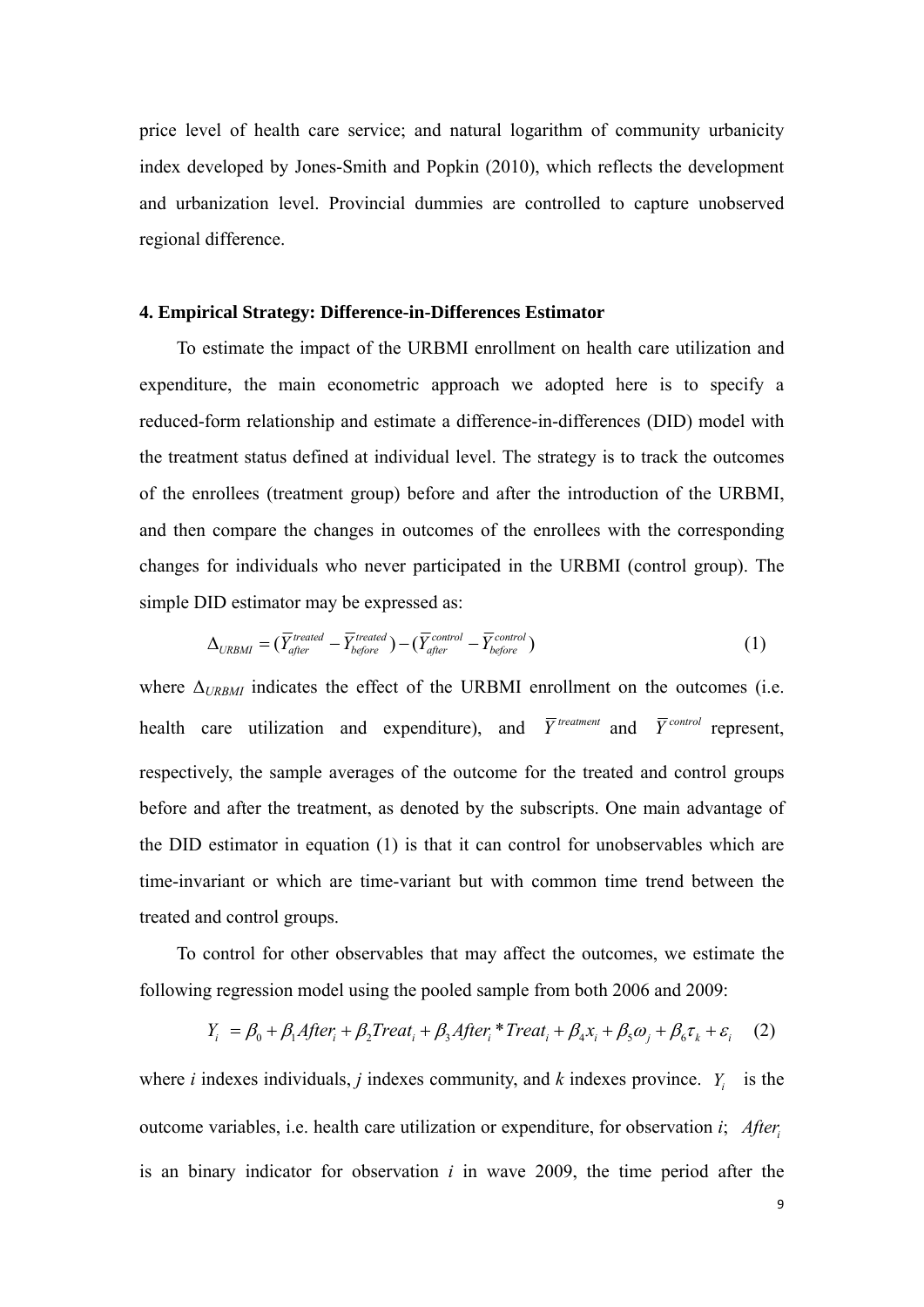introduction of URBMI; *Treat<sub>i</sub>* is a binary variable for treatment status;  $x_i$  is a vector of observed individual or household characteristics; *ωj* is a vector of community characteristics;  $\tau_k$  is provincial fixed effect;  $\varepsilon_i$  is a random error term. The coefficient  $\beta$ <sup>*l*</sup> of *After<sub>i</sub>* represents the common time-series change in the outcome for control and treated groups. The coefficient  $\beta_2$  of *Treat<sub>i</sub>* measures the time-invariant difference between treated and control groups. The coefficient  $\beta_3$  of the interaction of *After<sub>i</sub>* and *Treat<sub>i</sub>* is our primary interest. Under the assumptions of DID estimator discussed above,  $\beta_3$  identifies the effect of the URBMI on the enrollees, i.e. the treatment effect of the URBMI on the treated. We will carry out tests for the underlined assumptions of the DID estimator later.

## **5. Empirical Results**

### **5.1 Main Results**

Table 2 presents the results for the impact of the URBMI enrollment on health care utilization and expenditure using OLS (or Logit when applicable) and DID estimators.<sup>10</sup> Marginal effects from Logit model are calculated and reported with standard errors in parenthesis. Panel 1 in Table 2 consistently shows that enrollment in the URBMI has significantly increased the probability of individuals' utilization of formal medical services in the past four weeks by 4 or 5 percentage points. Among people being sick or injured in the four weeks prior to the survey, we find a similar positive effect on formal health care utilization (panel 2), but less precisely estimated due to small sample size. Panels 3 and 4 indicate that there was no significant effect of the URBMI enrollment on the probability of hospital admission and on number of inpatient days in last four weeks. One of the main reasons for these insignificant findings is that the CHNS only asks information on inpatient service for the past four weeks, which results in very few inpatient incidences. There are only 30 people

<sup>&</sup>lt;sup>10</sup> We report only coefficients of primary interest here for ease of exposition except for the estimation for any formal care (see Table A1), but the full set of regression results is available from the authors upon request.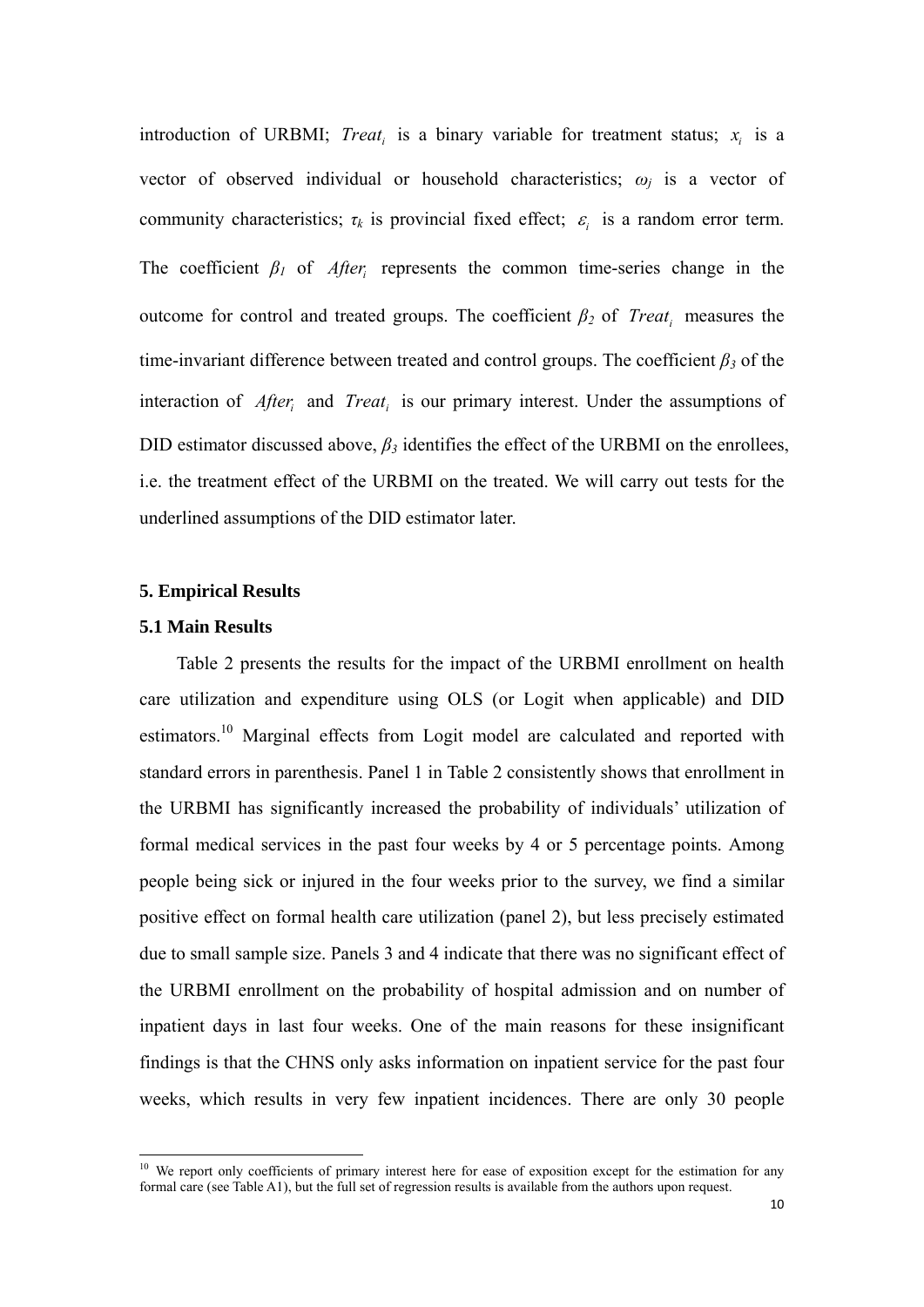having positive inpatient days. In panel 5, we find no evidence that the URBMI take-up status has reduced out-of-pocket expenditure.<sup>11</sup> Results in panel 6 suggest that total health care expenditure was increased by about 15% due to the URBMI enrollment, but these results are insignificant.

-----Table 2-------

## **5.2 Tests for DID Assumptions**

To obtain the unbiased estimation of the impact of the URBMI from OLS, it requires that the enrollment is unrelated to unobserved individual characteristics that may directly affect health care utilization and expenditure. In other words, there should be no omitted variable bias or self-selection. In the context of health insurance literature, adverse selection is always a serious concern. The DID estimators relax this requirement to some degree. If the unobservables are time-invariant or time-variant but have common time trend in treated and control groups, DID still identifies the causal effect of the URBMI enrollment. However, from columns (3) and (4) of Table 1, we can see that the observable characteristics of treated group differ significantly from control group in both 2006 and 2009. The treated group had lower incomes, were less educated, older and more likely to be married than control group in 2006. Although we control for the observables, unobserved time-invariant individual heterogeneity, and unobservables with common time trends through DID methods, it may still raise concern that there is a possibility of selection bias caused by unobservable characteristics that change over time and have different time trends. Therefore, we conduct two placebo tests to examine the validity of the DID assumptions.

We first obtain the analogous estimates of the impacts of the URBMI using the 2004 and 2006 data. This period was before the implementation of the URBMI, which started in 2007. Specifically, exploiting the panel nature of the data, we define the treatment status (the URBMI take-up status) using 2009 wave data as before, and then apply the DID estimators to the 2004 and 2006 data to estimate "the URBMI" on

<sup>&</sup>lt;sup>11</sup> We also consider the impact of the URBMI on out-of-pocket expense for those being sick or injured in last four weeks, and for those users of formal medical care. The results (unreported here) are also insignificant.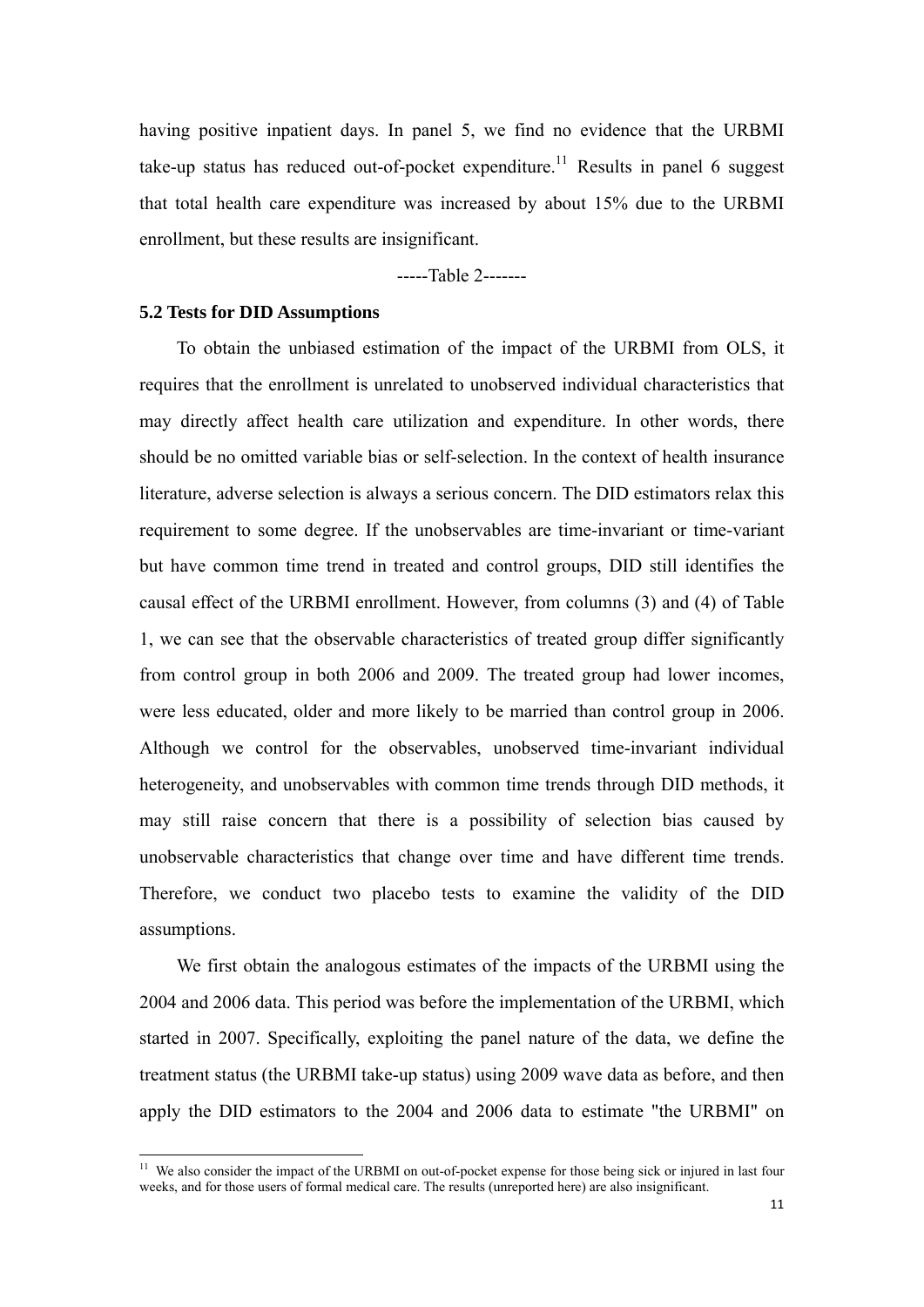health care utilization and expenditure in 2006. As shown in Table 3, the results suggest that there were no significant difference between the treated and the control in health care utilization and expenditure from our DID estimation. This means that our main findings in Table 2 are not driven by the different time trends of unobservables between treated and control groups. In other words, adverse selection resulting from time-variant unobservables with different time trends should not be a serious concern.

## -----Table 3-------

There could be another story of adverse selection that people choose to participate in the program because they are expecting deterioration of their health in the foreseeable future, and this cannot be observed by the researchers. Under this scenario, the enrollees would utilize more health services than non-enrollees even if the URBMI has no effect. If this is the case, then the results from our DID models could be biased. In order to address this issue, we carry out another placebo test which uses the preventive medical services utilization as the dependent variables in our DID models. The rationale is that if the above story is true, then the enrollees should utilize more health services no matter the services covered or not covered by the URBMI. The preventive medical care is typically not covered by the URBMI. There are two specific types of preventive care: general physical examination and other preventive care for specific conditions, such as blood test, blood pressure screening, vision or hearing examination, prenatal examination, gynecological examination, etc. Table 4 is analogous estimates for uncovered preventative care using 2006 and 2009 data. All results consistently show that the enrollees of the URBMI did not differ significantly from the non-enrollees in the probability of using preventive care services.

The above two placebo tests are obviously not proof of the exogeneity of the URBMI enrollment, but it suggests that any potential bias in our main results stemming from adverse selection and non-constant unobserved heterogeneity should thus be small, which provides strong evidence to support the validity of our DID estimates.

-----Table 4-------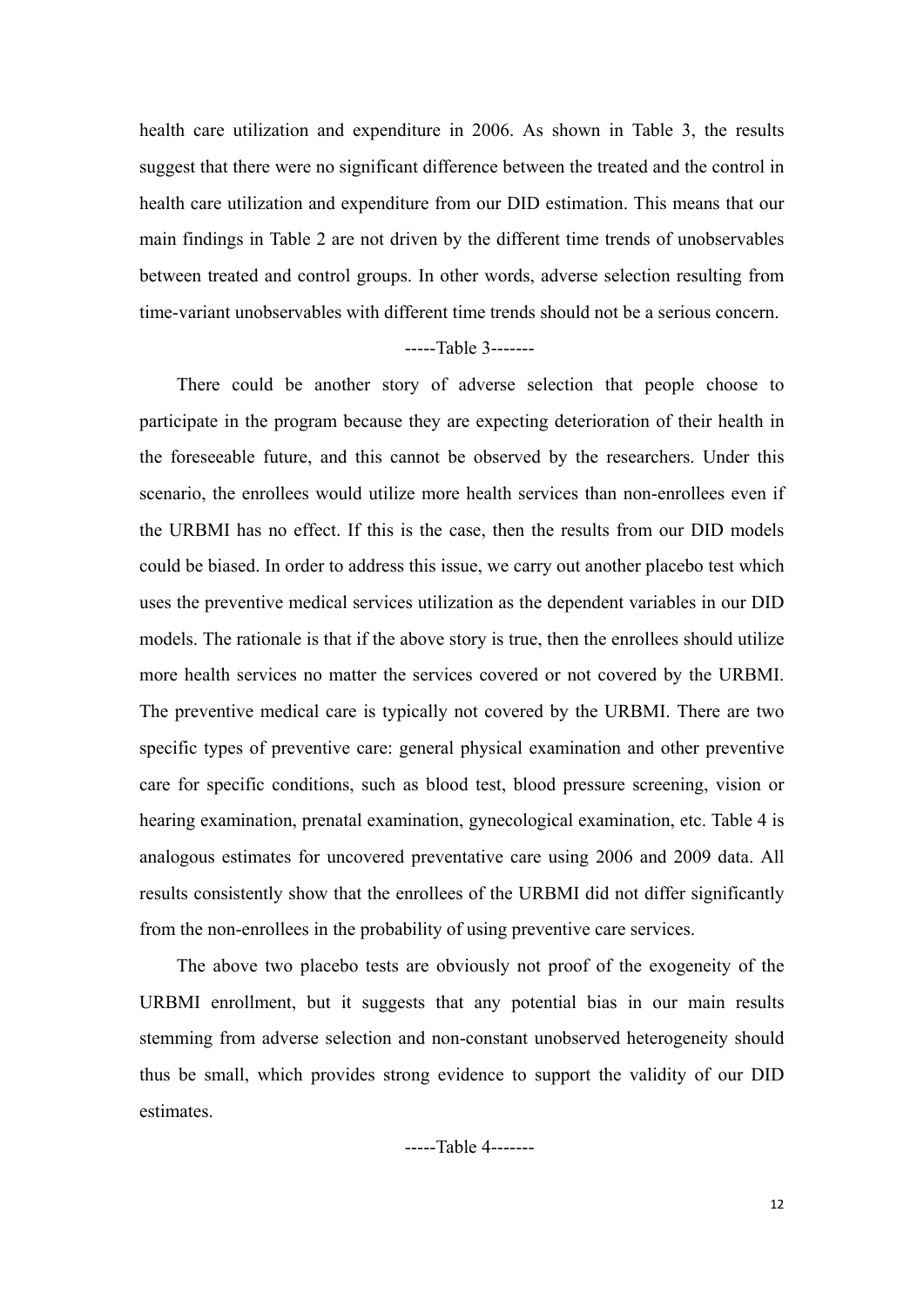## **5.3 Robustness Check**

In this subsection, we carry out three robustness checks. We first experiment with alternative definitions of treatment groups and control groups. Secondly we apply triple difference (difference-in-differences-in-differences, DDD) approach to estimate the impacts of the URBMI. Lastly we apply instrumental-variable approach to deal with the potential endogenous bias.

## *DID Estimation Using Different Treatment/Control Groups*

In addition to the main sample, using information on individual enrollment status and cities' exposure to the URBMI, we define different treated and control groups to test the robustness of our main results. One treated group and three control groups are defined as follows. The treated group only includes the enrollees in the URBMI cities.12 Control group I includes target residents living in the URBMI cities who chose not to enroll. Control group II includes those living in the non-URBMI cities. Since all sample cities (counties) have implemented the URBMI by the end of 2009, there may be some residents joining the URBMI in control group  $II<sup>13</sup>$ . Thus, we exclude those enrollees from control group II, and obtain control group III.

The arguments in favor of the comparison between the treated and control group I are that people living in the same cities are more likely to have common time-series changes in health care access, expense, etc. than people living in different cities; the city fixed effects are the same for both treated and control groups, and there is no selection bias at city level. But this comparison may suffer from selection bias at individual level that people living in the URBMI cities may select themselves into the program in part on the basis of unobserved individual characteristics that change over time. The comparison between the treated and control group II/ III can alleviate the selection bias problem at individual level, but may be vulnerable to bias from unobserved time-variant city-level characteristics.

Column (1) of Table 5 is the main results from Column (3) of Table 2. Columns (2) to (4) summarizes the results from the DID estimations using these alternative

<sup>&</sup>lt;sup>12</sup> For our main results in 5.1, we include all enrollees in the URBMI and non-URBMI cities in the treated group.<br><sup>13</sup> In CHNS 2009, out of total 690 enrollees in the study sample, there are 42 respondents reporting URBM enrollment in non-URBMI cities where the URBMI was introduced in 2009.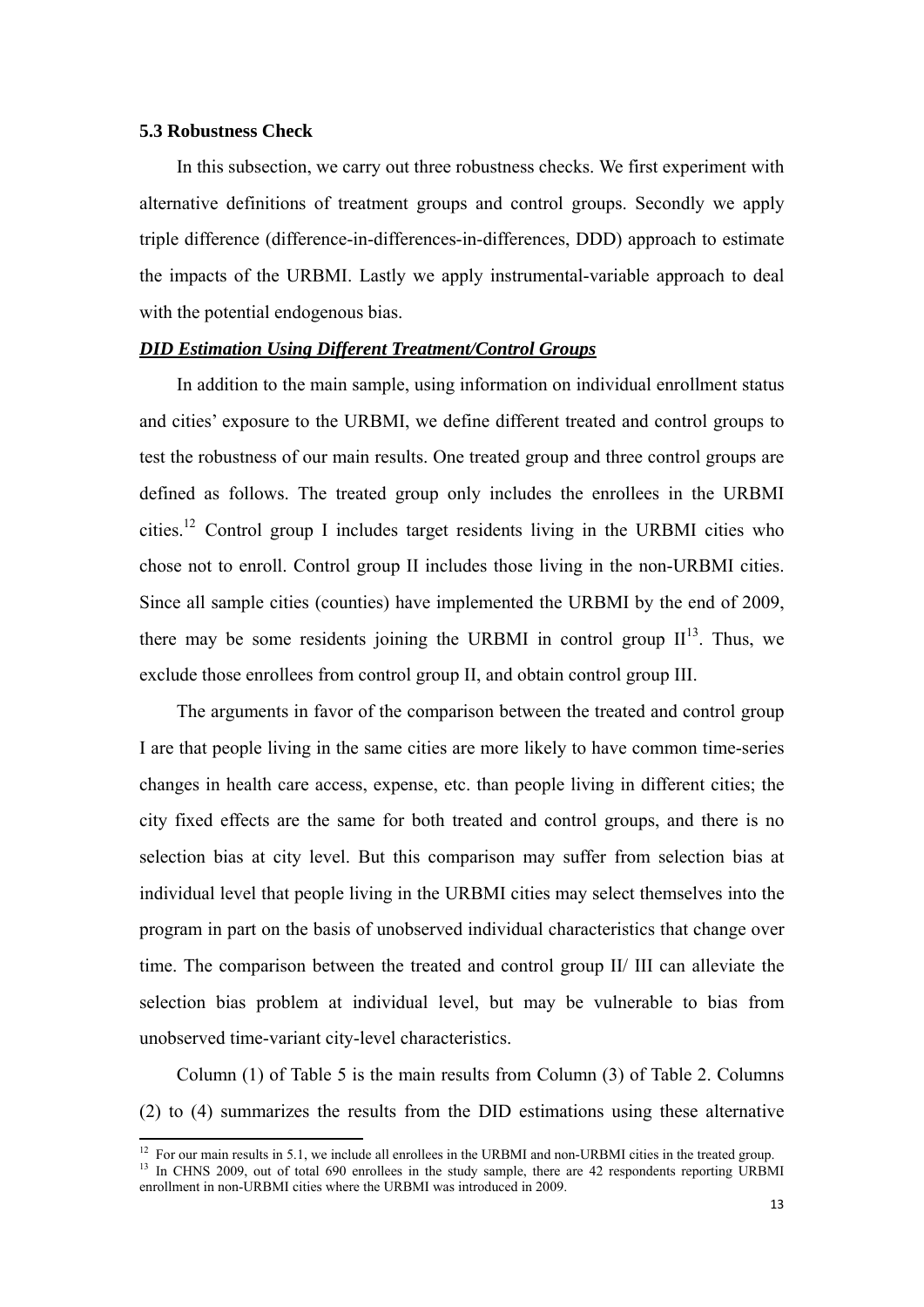treated and control groups. In panel 1, we consistently find a significant positive effect of URBMI enrollment status on the probability of using formal health service, but of somewhat larger magnitude compared to the main results in column (1). In panel 2, columns (3) and (4) show that the URBMI has a positive effect on utilization of the formal health care when we restrict the sample to those who felt sick or injured in the past four weeks. Moreover, in panels 5 and 6 of Table 5, we find that, compared to those living in non-URBMI cities, the enrollees had significantly higher out-of-pocket and total health care expenditure.

-----Table 5-------

### *Triple Difference (DDD) Estimation*

However, as discussed earlier, results in columns (3) and (4) may be biased due to unobserved time-variant city characteristics. To control for the unobserved heterogeneity of the URBMI and non-URBMI cities, such as health policies that are associated with individual health care access and expense, we apply a triple difference (DDD) approach. The idea is that target population and non-target population in the same city share same city level heterogeneity; this heterogeneity affects the health care utilization and expenditure in a similar way for both the target population and the non-target population. Difference between these two groups can control for bias from unobserved time-variant city characteristics. Specifically, we estimate the following DDD model using the sample of both target population and non-target population.

$$
Y_{ii} = \beta_0 + \beta_1 After_t + \beta_2 Treat_{it} + \beta_3 TP_{it}
$$
  
+  $\beta_4 After_t * Treat_{it} + \beta_5 After_t * TP_{it} + \beta_6 Treat_{it} * TP_{it}$   
+  $\beta_7 After_t * Treat_{it} * TP_{it} + \beta_8 x_{it} + \beta_9 \omega_{jt} + \beta_{10} \tau_k + \varepsilon_{it}$  (5)

where *TP* is a binary variable indicating the target population of the URBMI. The non-target population includes those insured in the UEBMI in CHNS 2006-2009, who have age range from 19 to 89. In order to be comparable to non-target sample, we exclude children under age 18 (about 268 observations) from the target sample. The coefficient  $\beta$ <sup>7</sup> measures the impact of URBMI program.

The results from this DDD approach are in columns (6) and (7) of Table 5. Consistent with column (1), the results in column (6) and (7) show that the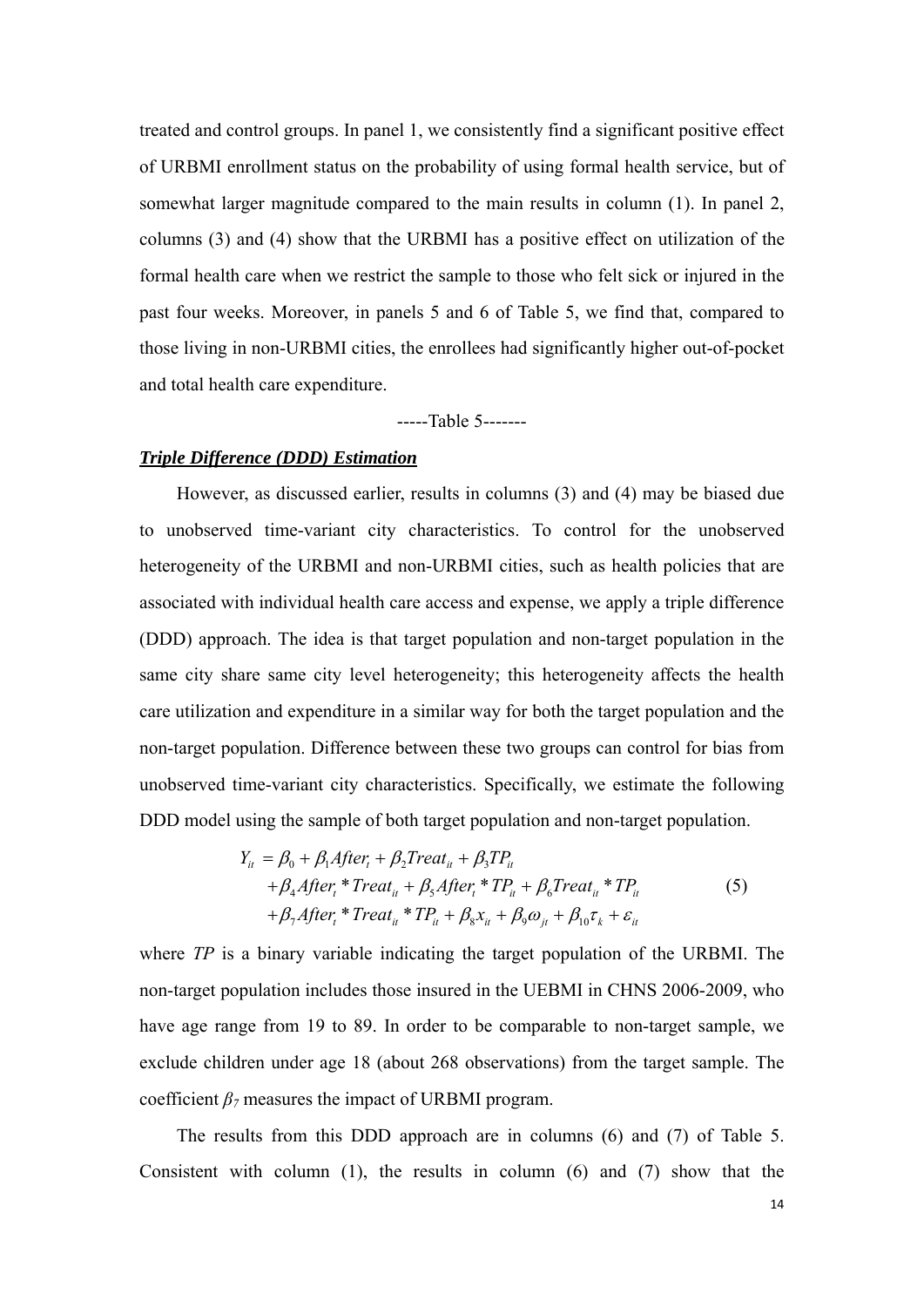implementation of the URBMI significantly increased access to formal health care by 11 percent for the enrolled target population. However, the previous significant results on out of pocket expenditure disappeared; the significant and positive results on total expenditure remain unchanged. In any case, the overall pattern of the results based on DDD models suggests that our main results are robust.

### *Instrumental Variables Estimation*

For the last robustness check, we further deal with the potential endogeneity of the URBMI enrollment by instrumental variables method. Our instrumental variables include URBMI cities during 2007-2008, dummy indicator for individuals with family members insured in the UEBMI, and dummy indicator for individuals with family members covered by government employee medical insurance.

Since only registered residents in the project cities are eligible for the program in most cases, individual take-up status is highly correlated with the introduction and the time of the URBMI at the city level. In our sample, the enrollment rate was about 53% in the URBMI cities and 25% in non-URBMI cities in 2009. Besides, the URBMI cities were mainly selected by the provincial governments, and the city governments were implementing the URBMI following the policy guideline issued by the central government. It is reasonable to assume that the selection of the URBMI city is exogenous to individuals.

Under the current health care system in China, most cities have individual medical savings accounts for enrollees of the UEBMI. These UEBMI enrollees may use their own account to buy drugs from pharmacies for their uninsured household members. Therefore, individuals with household members insured by the UEBMI may feel less necessary to take up the URBMI. Besides, those uninsured individuals cannot use this account for formal medical care because it is not allowed in policy and can be easily found out by health care provider. It may be plausible to assume that the insurance status of other family members has no direct effect on individual formal health care utilization and expenditure after controlling for one's own insurance status and socioeconomic characteristics. Furthermore, we also experiment using indicator of family member's insurance status in government employee medical insurance as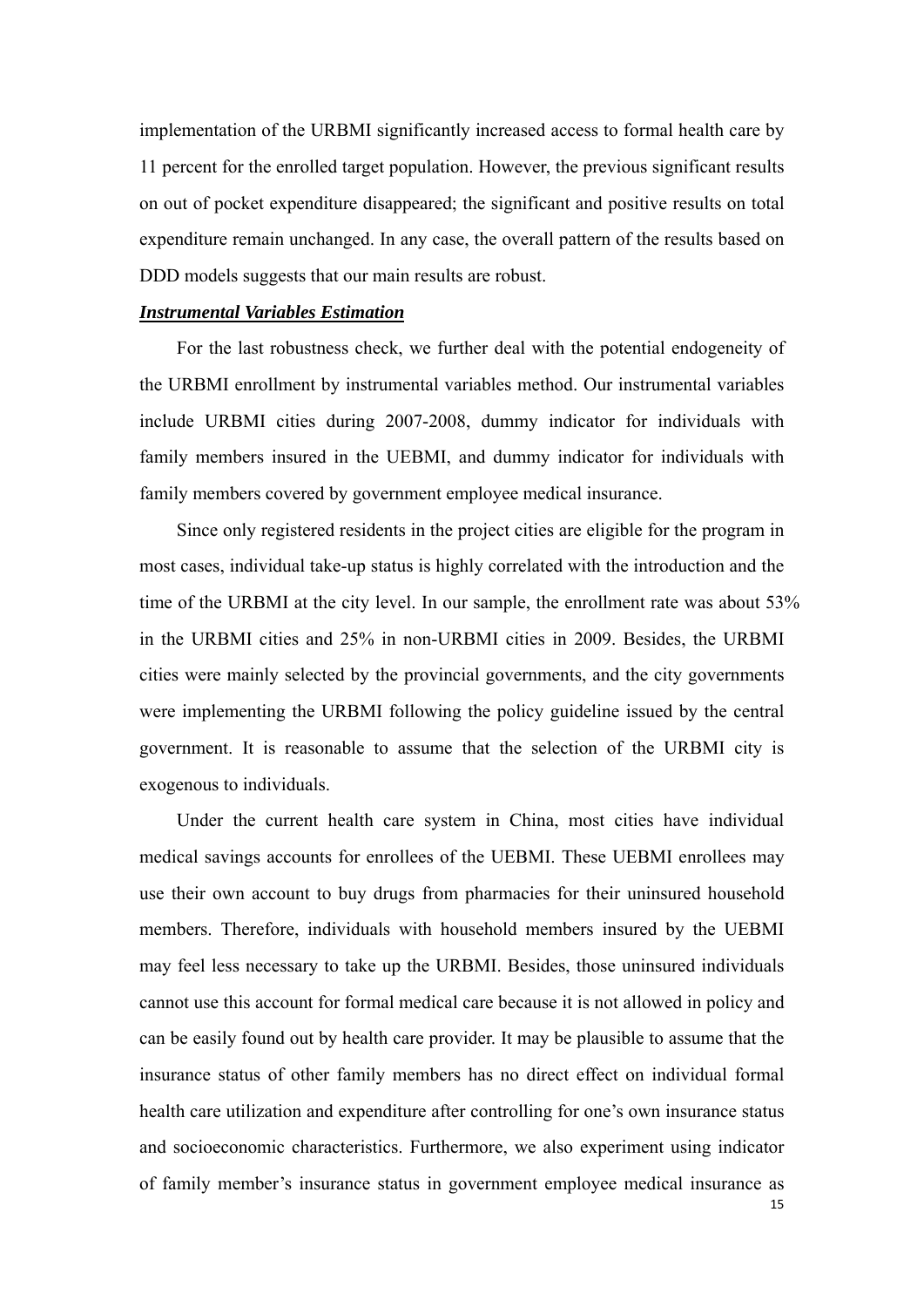the instrument because it is another main public insurance scheme in urban China although there is no individual accounts in this scheme.<sup>14</sup>

The first stage results, presented in Table A2, show that people living in cities exposed to the URBMI during 2007-2008 were significantly more likely to enroll than those in cities exposed to the URBMI in 2009. Individuals with family members insured in the UEBMI were significantly less likely to take up the URBMI. As reported in Table 6, the instruments pass the weak instrument tests, and first-stage F statistics are great than 15 with p-values of 0.00 in most specifications. The overidentification tests in column (2) show that the exogeneity of the instruments cannot be rejected as any significance level for most specifications.

Consistent with the main results in Table 2, the IV estimates in panel 1 of Table 6 show a similar positive effect of the URBMI take-up on access to formal health care, but of somewhat larger magnitude (0.18-0.19) and less significance (10 percent level). In Panel 2, IV estimations using wave 2009 show that participation in the URBMI has also significantly increased formal medical care use for those who have been sick or injured in last four weeks, which is significant at the 5 percent level. Looking at panels 5 and 6, we find that joining in the URBMI resulted in increased total health expenditures but no significant impact on out-of-pocket expense.

### -----Table 6-------

Taking together, the results of the above three robustness checks suggest that the URBMI did not reduce out-of-pocket health expenditures. This finding is consistent with the study by Wagstaff and Lindelow (2008) on earlier urban health insurance schemes in China. There are two possible reasons. One is that the URBMI enrollment made people more likely to use formal medical care, as we find consistently. Another reason, supported by the supplemental results in Table A3, is that the URBMI also increased the probability of people seeking care from higher-level providers. Health care from higher-level provider is usually more expensive and is reimbursed less.

## **5.4 Heterogeneous Effects**

In Table 7, we present heterogeneous effects of the URBMI for different

 $14$  Please refer to section 2 for more background about the current health insurance system in urban China.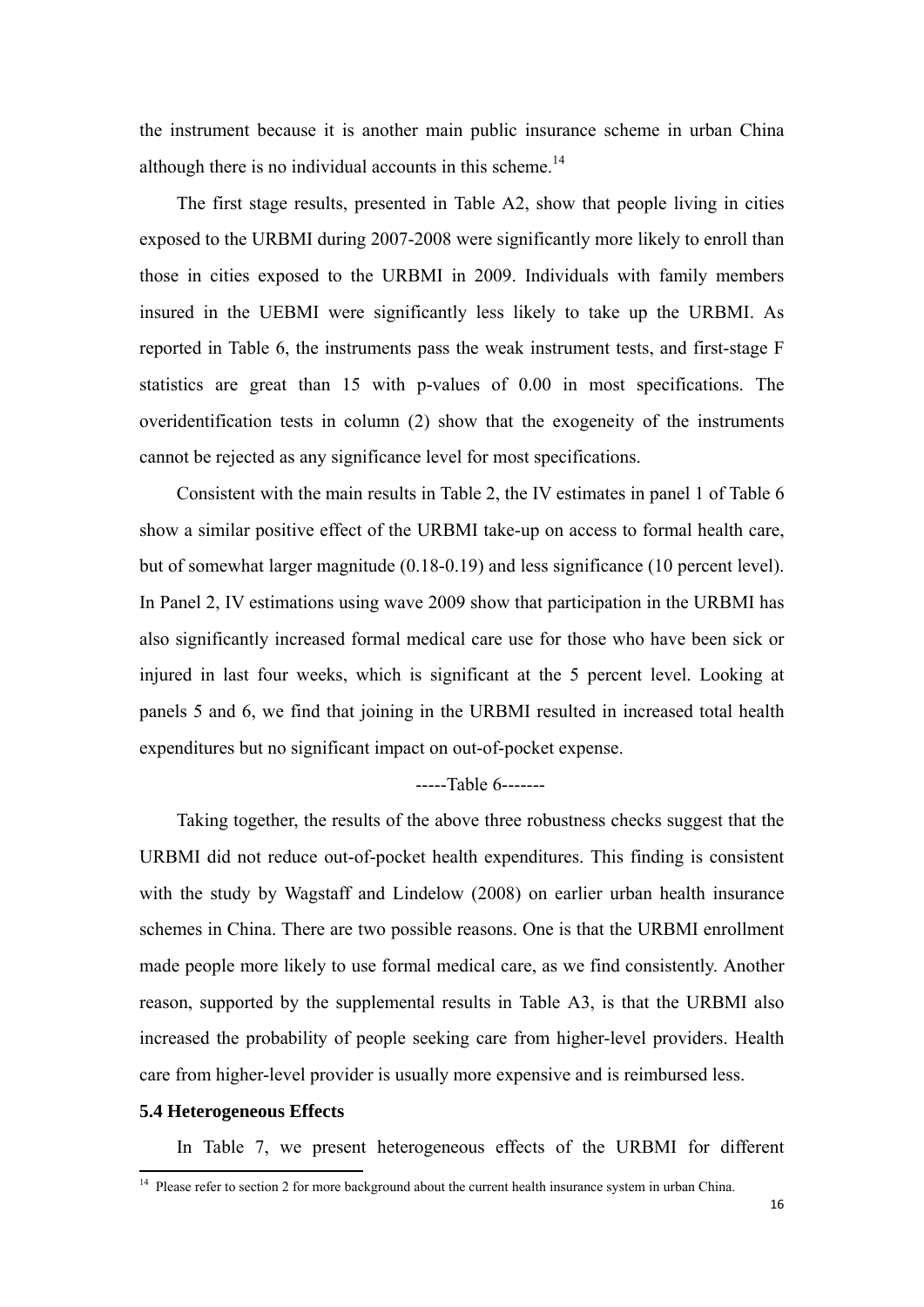subpopulations using the DID methods. First, in columns (1)-(3), we examine if the URBMI enrollment has differential effects for children (0 to 17 years old), the elderly (60 and above), and adults (18-59 years old). We find that the elderly enrollees are 19 percent more likely to use formal health care with 1% significant level. Adult enrollees have significant more inpatient hospital days (0.22 day) in last four weeks than adult non-enrollees. There is no evidence that the URBMI enrollment has improved health care utilization for children.

## -----Table 7-------

In columns (4)-(6), we stratify the sample by household income level: below the 30th percentile, between the 30th and 70th percentiles and above the 70th percentile of the income distribution, and obtain the DID estimates for each subsample. The results reveal that participating in the URBMI has significantly improved the probability of formal health service utilization by 10 percent and inpatient hospital days by 0.27 day for low income groups. Medium income groups also benefit from participating in the program, and the program has significantly improved their access to formal health care. However the effects are insignificant for high income families. These findings are different from Wang et al. (2006) on the NCMS, but are consistent with Currie and Gruber (1996). Lin et al. (2009) also finds that the poor participants are more likely to feel relief of medical financial burden.

In columns (7) and (8) of Table 7, we estimate the effect of the URBMI separately for male and female. We find that there is a significant positive impact of the URBMI on access to formal care for male, regardless of whether or not we exclude people who were not sick or injured in the past four weeks. But we found no such significant for female participants. The possible explanation is that male may have higher price elasticity in the demand for medical care than female (Manning and Phelps, 1979).

In last three columns, we investigate the differential effects of the URBMI by regions: eastern, central and western regions. The results show that the URBMI participants in relatively poor western region are significantly more likely to use formal care. For participants in eastern and central China, we find no such significant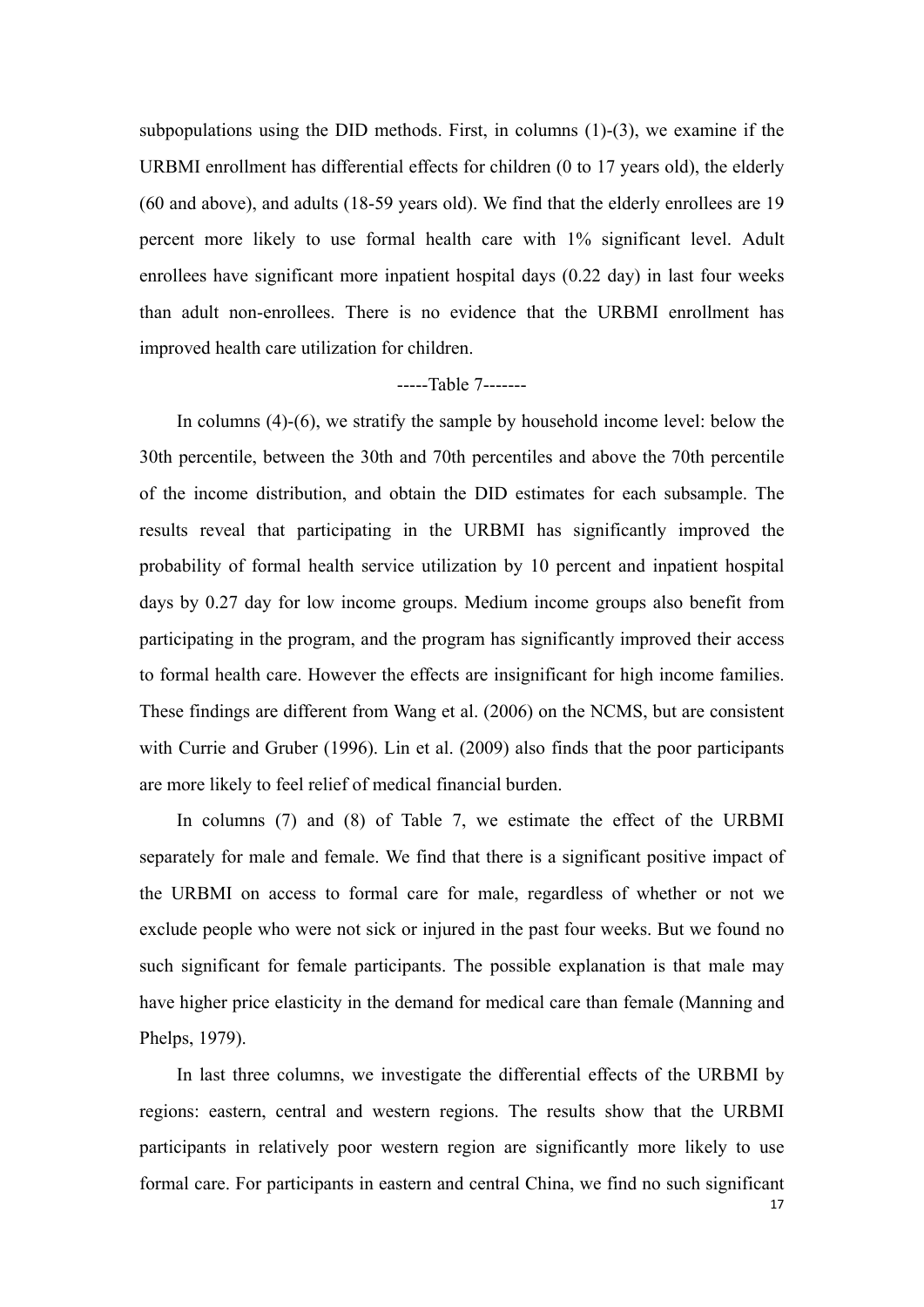positive effects. These findings are consistent with Liu and Tsegai (2011) on the NCMS.

In all regressions in Table 7, we find no evidence that the URBMI enrollment has reduced out-of-pocket expenditure for any subgroup. In eastern regions, the out-of-pocket expenditures have been increased by 29 percent though significant at 10% level. Consistent with increased utilization of formal medical care, we also find that the program participation has increased total health care expense for the elderly, medium income groups and residents in western region.

#### **6. Conclusion Remarks**

Our major results are that the URBMI has significantly increased the utilization of formal medical services. However, we find no evidence that it has reduced out-of-pocket expenditure. These results are robust to various specifications and multiple estimation strategies. Especially, the assumptions for our favorite DID model have passed two placebo tests.

The finding that the URBMI has not reduced out-of-pocket spending is not surprising, and is consistent with the existing literature on the impact of the NCMS in rural China (Wagstaff et al., 2009; Lei and Lin, 2009; Yip and Hsiao, 2009; Sun et al., 2009; Sun et al., 2010; Shi et al., 2010). This result is partly due to the increase of formal health care utilization, and partly due to the fact that the URBMI appears to make people more likely to use higher-level providers, which is consistent with previous literature (Wagstaff and Lindelow, 2008). However, since the URBMI only started five years ago, it is still too early to tell its long-term effects, such as the aggregate effects examined in Finkelstein (2007), which is six times larger than the effects estimated from individual study, like ours.

We also investigate heterogeneous effects of the program for different age groups, income groups, gender and regions. The program has improved medical care utilization more for the elderly, the low and middle income families, and urban residents in the relatively poor western region. Our findings on low income families are consistent with the results of Lin et al. (2009) which also finds that the poor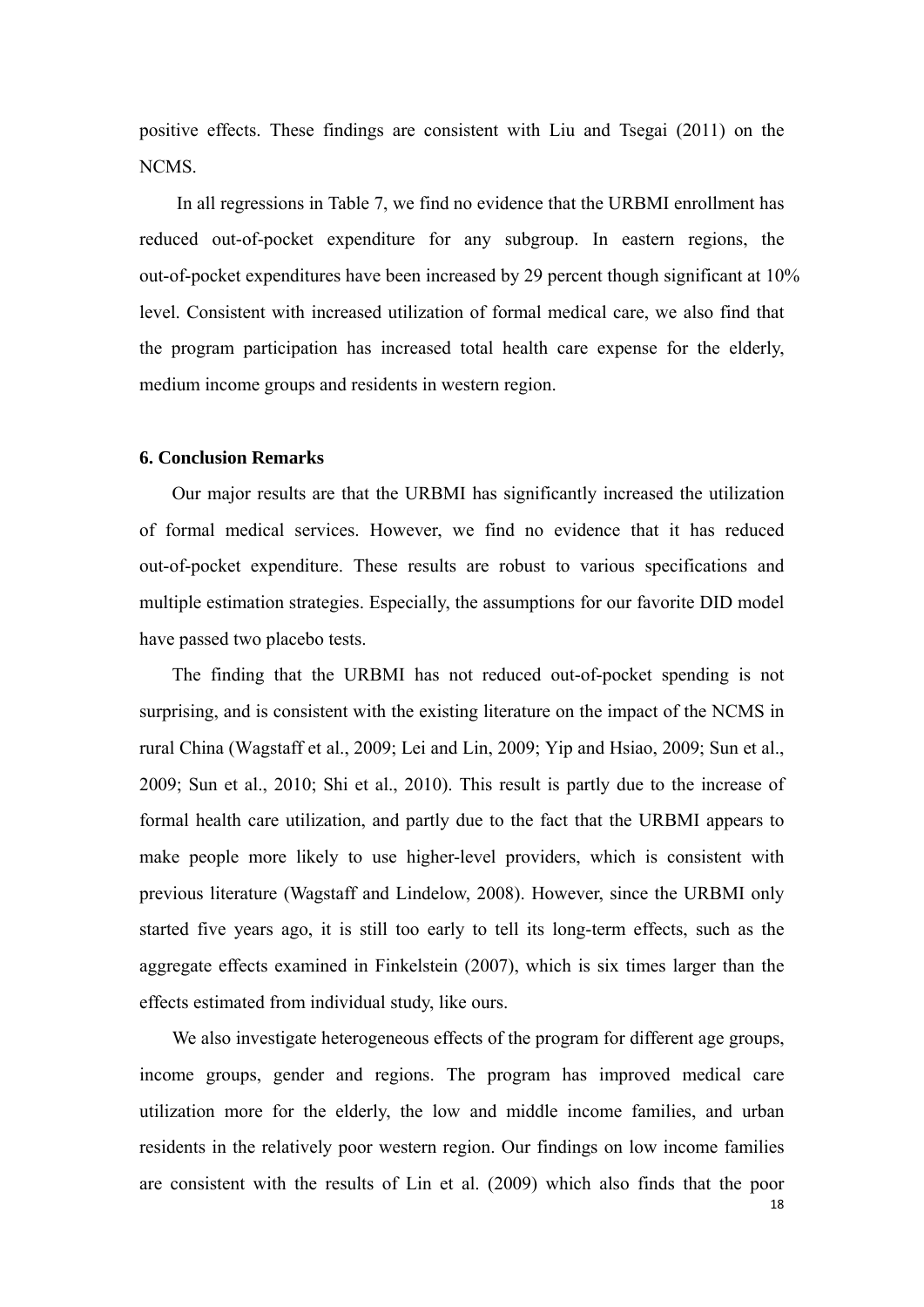participants are more likely to feel reducing financial barriers to health care.

This finding of increasing utilization of formal medical care but no improvement of inpatient services should be interpreted with caution. There is an important data limitation in this study that the CHNS only collects inpatient services information for the past four weeks at the time of survey. Since inpatient service is a rare event, collecting information only in the past four weeks instead of a longer time (e.g. 12 months in most surveys) prevents us to accurately estimate the impact of the URBMI on inpatient services. Our results do not mean that the URBMI has no effect on inpatient service use. In fact, most of our estimates for inpatient care are positive, though not significant due to small sample size.

This study is subject to an additional data limitation that we only study a limited set of outcome variables, and cannot explore the impact of the URBMI on the frequency of formal medical care use, as well as supply-side responses. We also do not examine the URBMI on health outcomes. Research on those issues will be fruitful venue in the future research.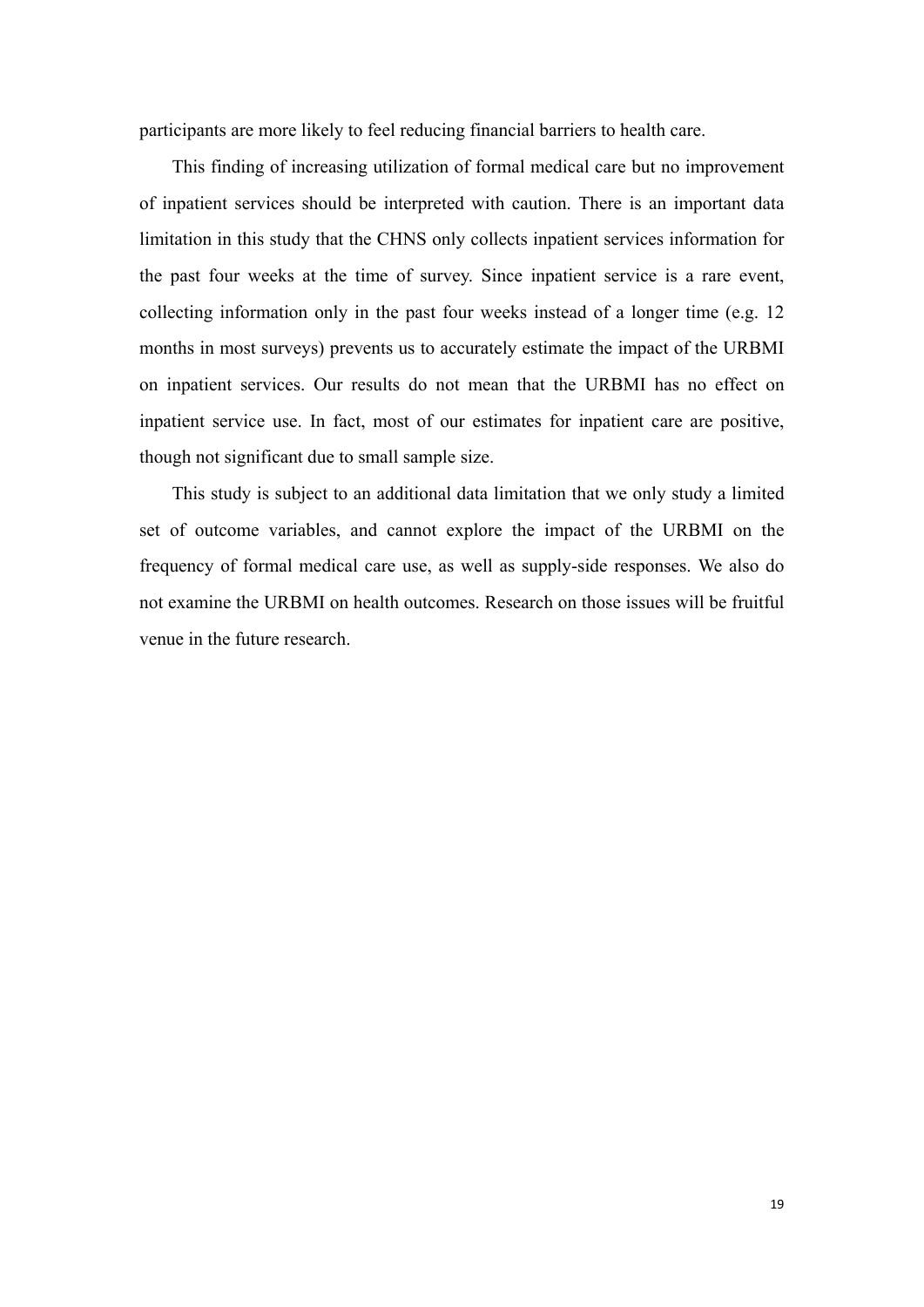## **References:**

- Card, D., Dobkin, C., Maestas, N. (2008) "The impact of nearly universal insurance coverage on health care utilization: evidence from Medicare," *The American Economic Review* 98(5): 2242-2258.
- Chen, Y. Jin, G. Z. (2012) "Does health insurance coverage lead to better health and educational outcomes? Evidence from rural China," *Journal of Health Economics* 31(1): 1-14.
- Chen, L., Yip, W., Chang, M.C., Lin, H.S., Lee, S.D., Chiu, Y.L., Lin, Y.H. (2007) "The effects of Taiwan's National Health Insurance on access and health status of the elderly," *Health Economics* 16(3):223-242.
- Cheng, S.H., Chiang, T.L. (1997) "The effect of universal health insurance on health care utilization in Taiwan. Results from a natural experiment," *JAMA*  278(2):89-93.
- Currie, J., Gruber, J. (1996a) "Health insurance eligibility, utilization of medical care and child health," *Quarterly Journal of Economics* 111(2): 431-466.
- Currie, J., Gruber, J. (1996b) "Saving babies: the efficacy and cost of recent changes in the Medicaid eligibility of pregnant women," *Journal of Political Economy* 104(6): 1263-1296.
- Currie, J., Gruber, J. (1997) "The technology of birth: health insurance, medical interventions and infant health," NBER Working Paper Series 5985.
- Currie, J., Gruber, J. (2001) "Public health insurance and medical treatment: the equalizing impact of the Medicaid expansions," *Journal of Public Economics* 82(1): 63-89.
- Chyi, H., Zhou, B. (2010) "The effect of tuition reforms on school enrollment in rural China," unpublished manuscript.
- Dong, K. (2009) "Medical insurance system evolution in China," *China Economic Review* 20: 591-597.
- Heckman, J. J. (1990) "Varieties of selection bias," *American Economic Review* 80: 313-318.
- Finkelstein, A. (2007) "The aggregate effects of health insurance: evidence from the introduction of Medicare," *Quarterly Journal of Economics* 1: 1-37
- Jones-Smith, J. C., Popkin, B.M. (2010) "Understanding community context and adult health changes in China: development of an urbanicity scale," *Social Science and Medicine* 71: 1436-1446.
- Liu, Y. (2002) "Reforming China's urban health insurance system," *Health Policy* 60: 133-150.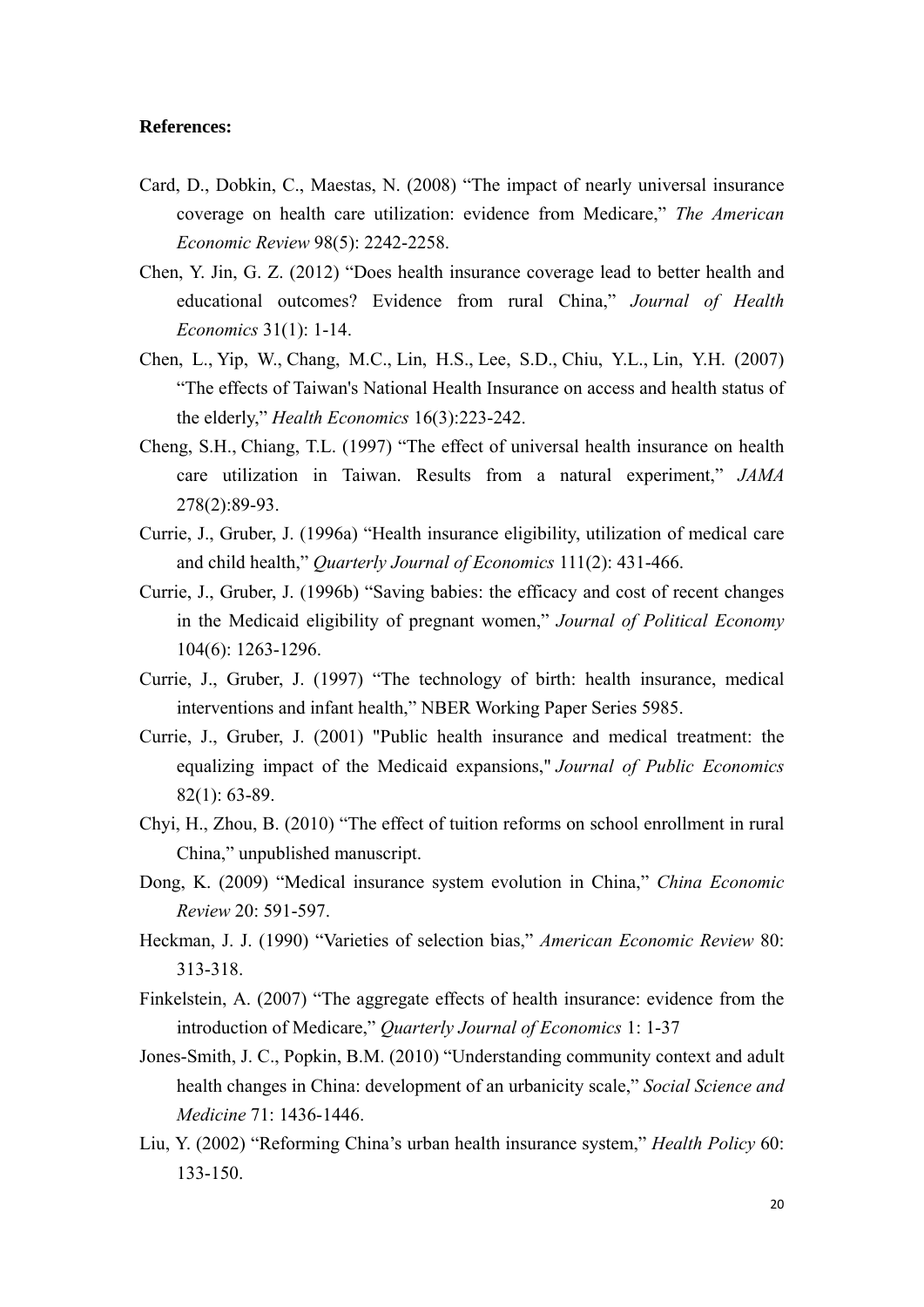- Lin, W., Liu, G., Chen, G. (2009) "Urban Resident Basic Medical Insurance: a landmark reform toward universal coverage in China," *Health Economics* 18 (S2): S83-S96.
- Liu, D., Tsegai, D. (2011) "The New Cooperative Medical Scheme (NCMS) and its implications for access to health care and medical expenditure: evidence from rural China," ZEF-Discussion Papers on Development Policy No.155.
- Manning, W.G., Phelps, C.E. (1979) "The demand for dental care," *The Bell Journal of Economics* 10(2): 503-525.
- National Development and Reform Commission. (2012) *2011 National Economy and Social Development Report to the Annual People's Congress* (in Chinese)*.*
- Shi, W., Chongsuvivatwong, V., Geater, A., Zhang, J., Zhang, H., Brombal, D. (2010) "The influence of the rural health security schemes on health utilization and household impoverishment in rural China: data from a household survey of western and central China," *International Journal for Equity in Health* 9:7.
- Sun, X., Jackson, S., Carmichael, G.A., Sleigh, A.C. (2009) "Catastrophic medical payment and financial protection in rural China: evidence from the New Cooperative Medical Scheme in Shandong province," *Health Economics* 18:103-119.
- Sun, X., Sleigh, A.C., Carmichael, G.A., Jackson, S. (2010) "Health payment-induced poverty under China's New Cooperative Medical Scheme in rural Shandong," *Health Policy and Planning* 25(5): 419-426.
- State Council. (2007) *Instructions on Establishing the Urban Employee Essential Medical Scheme*, State Council Document No. 20, 2007, (in Chinese).
- State Council Evaluation Group for the URBMI Pilot Program. (2008) *Report on URBMI Pilot Programs* (in Chinese).
- Xu, L., Wang, Y., Collins, C. D., Tang, S. (2007) "Urban health insurance reform and coverage in China using data from National Health Services Surveys in 1998 and 2003," *BMC Health Service Research* 7: 37.
- Yip, W., Hsiao, W. (2009) "China's Health Care Reform: A Tentative Assessment," *China Economic Review* 20: 613-619.
- Yip, W., Hsiao, W., Chen, W., Hu, S., Ma, J. and Maynard, A. (2012) "Early appraisal of China's Huge and complex health-care reforms," *Lancet* 379: 833-842.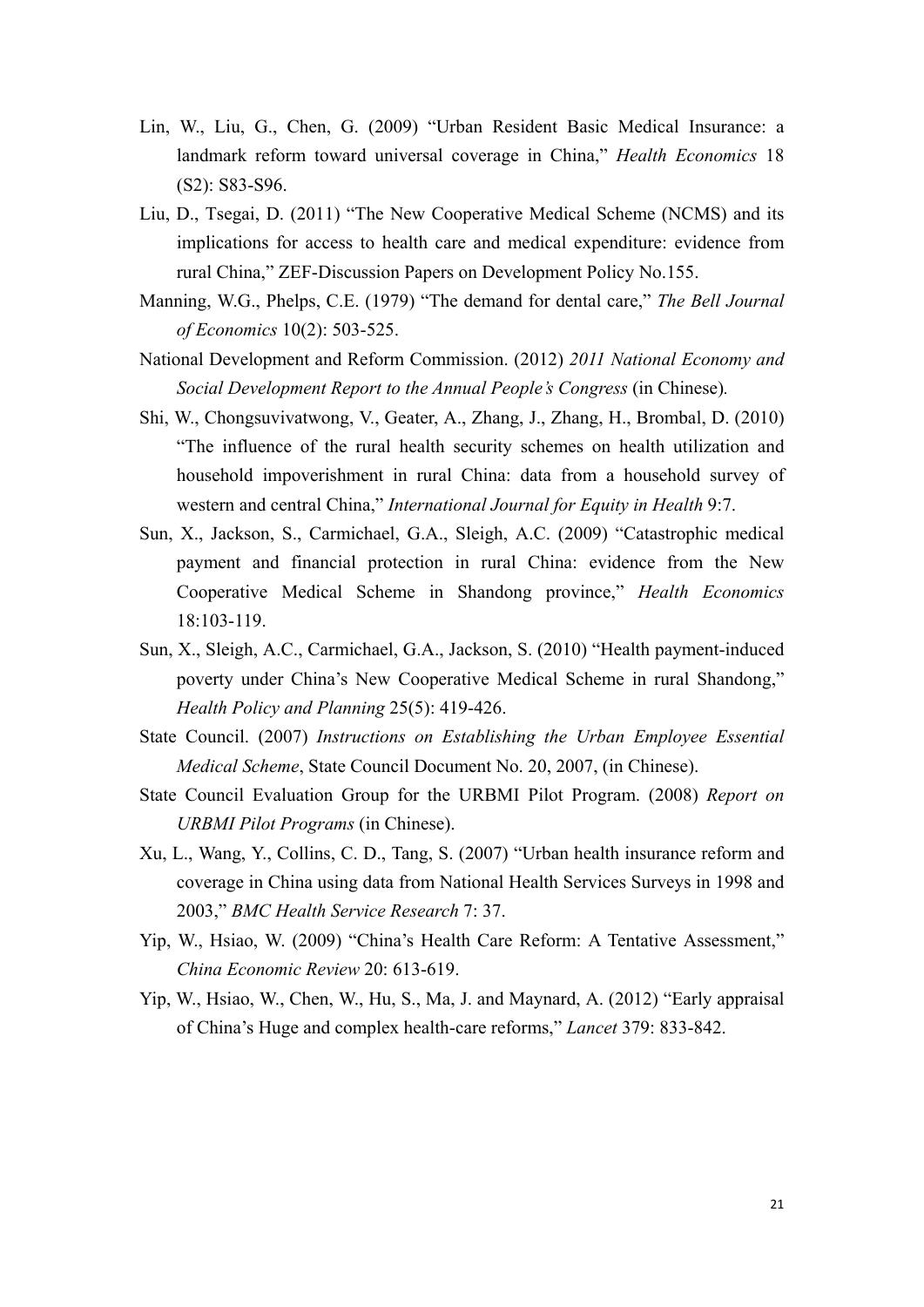|                                          |        |             | Wave 2006 |          |              | <b>Wave 2009</b> |         |        |
|------------------------------------------|--------|-------------|-----------|----------|--------------|------------------|---------|--------|
|                                          |        | Full Sample | Treated   | Control  |              | Treated          | Control |        |
| Sample Size                              |        | 3003        | 355       | 1221     |              | 690              | 737     |        |
|                                          | Mean   | S.D.        | Mean      | Mean     |              | Mean             | Mean    |        |
| Variable                                 | (1)    | (2)         | (3)       | (4)      | (5)          | (6)              | (7)     | (8)    |
| Dependent Variables (in last four weeks) |        |             |           |          |              |                  |         |        |
| Any formal medical care                  | 0.13   | 0.34        | 0.15      | 0.13     |              | 0.16             | 0.10    | ***    |
| Any formal medical care for              |        | 0.49        | 0.63      |          |              | 0.58             | 0.55    |        |
| the sick <sup>a</sup>                    | 0.58   |             |           | 0.58     |              |                  |         |        |
| Any inpatient visit                      | 0.01   | 0.10        | 0.01      | 0.01     |              | 0.02             | 0.01    |        |
| Inpatient hospital days                  | 0.10   | 1.25        | 0.05      | 0.07     |              | 0.19             | 0.08    |        |
| Total health expense                     | 155.01 | 2621.23     | 49.67     | 148.85   |              | 152.62           | 218.19  |        |
| Out-of-pocket health expense             | 57.50  | 975.61      | 26.79     | 38.35    |              | 45.18            | 115.54  |        |
| Preventive care use                      | 0.04   | 0.19        | 0.03      | 0.04     |              | 0.05             | 0.04    |        |
| General physical examination             | 0.02   | 0.15        | 0.01      | 0.02     |              | 0.02             | 0.02    |        |
| Other preventive care use                | 0.01   | 0.12        | 0.01      | 0.01     |              | 0.02             | 0.01    |        |
| <b>Explanatory Variables</b>             |        |             |           |          |              |                  |         |        |
| <b>Individual charateristics</b>         |        |             |           |          |              |                  |         |        |
| Enrolled in URBMI                        | 0.23   | 0.42        |           |          |              |                  |         |        |
| Education: primary school                | 0.16   | 0.37        | 0.19      | 0.14     | $\ast$       | 0.19             | 0.15    | ***    |
| Education: junior high school            | 0.30   | 0.46        | 0.26      | 0.30     | $\ast$       | 0.32             | 0.30    | ***    |
| Education: senior high school            | 0.21   | 0.41        | 0.18      | 0.24     | ***          | 0.21             | 0.19    | ***    |
| Education: college                       | 0.03   | 0.18        | 0.01      | 0.04     | ***          | 0.03             | 0.04    |        |
| Total household income (k)               | 36.96  | 62.45       | 24.13     | 30.73    | ***          | 43.21            | 47.66   |        |
| Age                                      | 41.86  | 23.54       | 45.37     | 40.27    | ***          | 47.32            | 37.68   | ***    |
| Female                                   | 0.56   | 0.50        | 0.59      | 0.58     |              | 0.56             | 0.52    | $\ast$ |
| Married                                  | 0.56   | 0.50        | 0.63      | 0.54     | $\ast\ast$   | 0.64             | 0.49    | ***    |
| Household size                           | 3.51   | 1.47        | 3.63      | 3.46     | $\ast$       | 3.46             | 3.61    |        |
| Student                                  | 0.20   | 0.40        | 0.16      | 0.23     | ***          | 0.16             | 0.22    |        |
| <b>Community characteristics</b>         |        |             |           |          |              |                  |         |        |
| Any health facility                      | 0.65   | 0.48        | 0.56      | 0.50     | $^{\ast\,*}$ | 0.83             | 0.75    | ***    |
| Treatment fee for a cold (k)             | 0.07   | $0.08\,$    | $0.04\,$  | $0.07\,$ | ***          | $0.07\,$         | 0.07    |        |
| Community urbanicity index               | 83.78  | 10.00       | 81.81     | 82.46    | $\ast$       | 85.92            | 84.93   | *      |
| <b>Instrumental Variables</b>            |        |             |           |          |              |                  |         |        |
| <b>URBMI</b> city                        | 0.41   | 0.49        | 0.00      | 0.00     |              | 0.93             | 0.80    | ***    |
| HH member has gov. insurance             | 0.11   | 0.31        | 0.09      | 0.11     |              | 0.10             | 0.11    |        |
| HH member has UEBMI                      | 0.30   | 0.46        | 0.23      | 0.26     | $\ast$       | 0.33             | 0.38    | ***    |

## **Table 1. Summary Statistics**

**Notes:**

a) The number of observations for this variable is 682 for full sample.

b) Column (5) indicates if column (3) and column (4) are significantly different. Column (8) indicates if column (6) and column (7) are significantly different.  $* p<0.10$ ,  $* p<0.05$ ,  $*** p<0.01$ .

c) The total household income and average treatment fee are inflated to 2009 price level.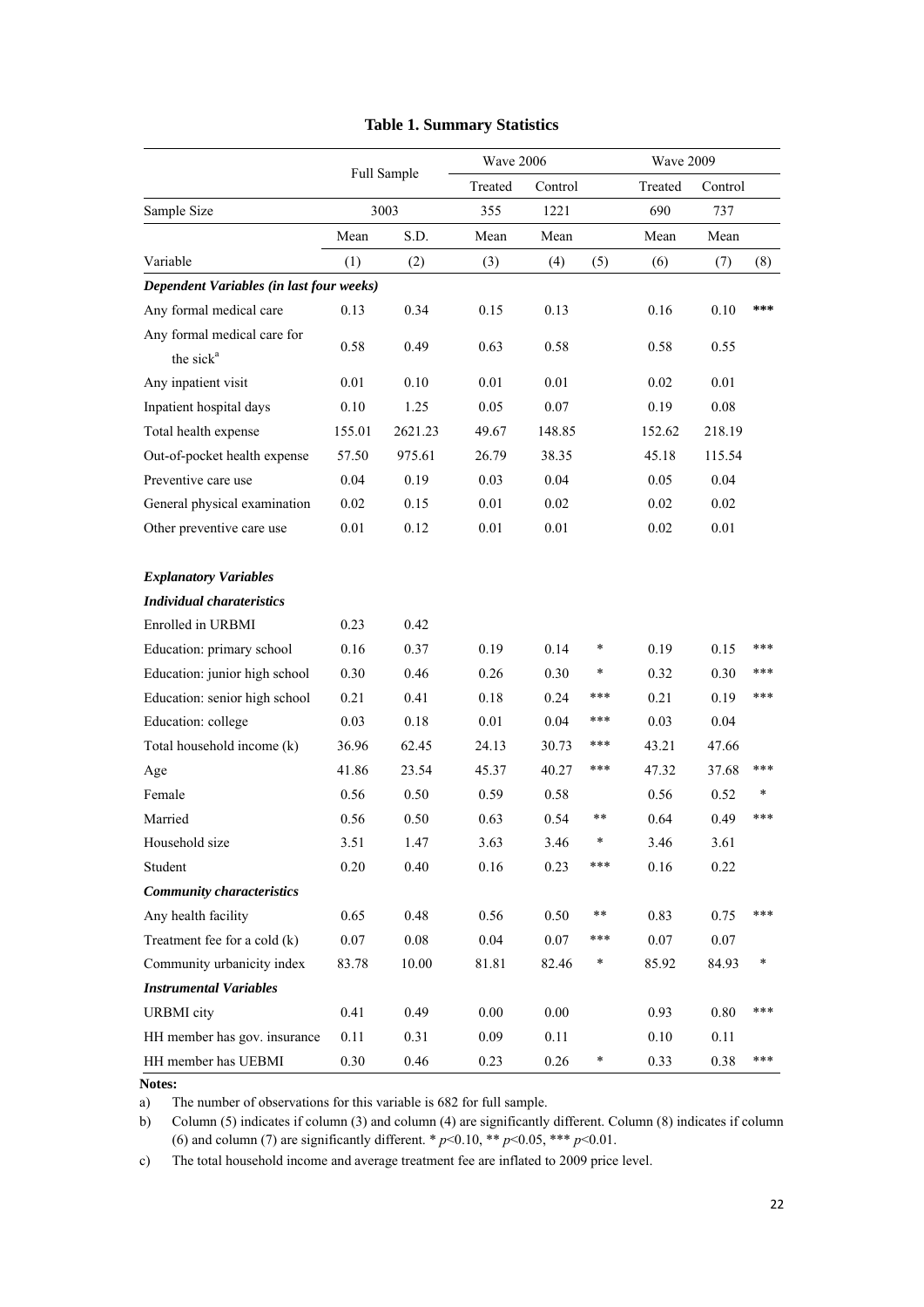|                                                           | <b>OLS</b>       | <b>OLS</b>      | <b>DID</b>      |
|-----------------------------------------------------------|------------------|-----------------|-----------------|
|                                                           | <b>Wave 2009</b> | Waves 2006-2009 | Waves 2006-2009 |
|                                                           | dy/dx            | dy/dx           | dy/dx           |
|                                                           | (1)              | (2)             | (3)             |
| 1.Any formal health care in last four weeks               |                  |                 |                 |
| <b>Effect of URBMI</b>                                    | $0.04**$         | $0.04**$        | $0.05**$        |
|                                                           | (0.02)           | (0.02)          | (0.03)          |
| Observations                                              | 1402             | 2967            | 2967            |
|                                                           |                  |                 |                 |
| 2. Any formal health care for the sick in last four weeks |                  |                 |                 |
| <b>Effect of URBMI</b>                                    | 0.07             | 0.06            | 0.08            |
|                                                           | (0.07)           | (0.06)          | (0.09)          |
| Observations                                              | 319              | 676             | 676             |
|                                                           |                  |                 |                 |
| 3. Inpatient days in last four weeks                      |                  |                 |                 |
| <b>Effect of URBMI</b>                                    | 0.08             | 0.08            | 0.13            |
|                                                           | (0.08)           | (0.08)          | (0.09)          |
| Observations                                              | 1402             | 2967            | 2967            |
|                                                           |                  |                 |                 |
| 4. Hospital admission in last four weeks                  |                  |                 |                 |
| <b>Effect of URBMI</b>                                    | 0.003            | 0.003           | 0.002           |
|                                                           | (0.004)          | (0.004)         | (0.005)         |
| Observations                                              | 924              | 2723            | 2723            |
|                                                           |                  |                 |                 |
| 5. $ln(out-of-pocket +1)$                                 |                  |                 |                 |
| <b>Effect of URBMI</b>                                    | $-0.03$          | $-0.04$         | $-0.05$         |
|                                                           | (0.07)           | (0.07)          | (0.10)          |
| Observations                                              | 1402             | 2967            | 2967            |
|                                                           |                  |                 |                 |
| 6. $ln(total \, health \, expense +1)$                    |                  |                 |                 |
| <b>Effect of URBMI</b>                                    | 0.14             | 0.14            | 0.15            |
|                                                           | (0.10)           | (0.10)          | (0.13)          |
| Observations                                              | 1402             | 2967            | 2967            |

## **Table 2. Effect of URBMI Enrollment on Health Care Utilization and Expenditure**

**Notes:** 

a) Cluster-robust standard errors are reported in parenthesis; \* *p*<0.10, \*\* *p*<0.05, \*\*\* *p*<0.01.

b) Logit model is used for binary dependent variables in panel 1, 2 and 4,

c) Other control variables include individual characteristics as education, household income, age, gender, marital status, household size, student status; community characteristics as the presence of any health facility, average cold treatment fee, and urbanicity index; and wave dummies; and province dummies.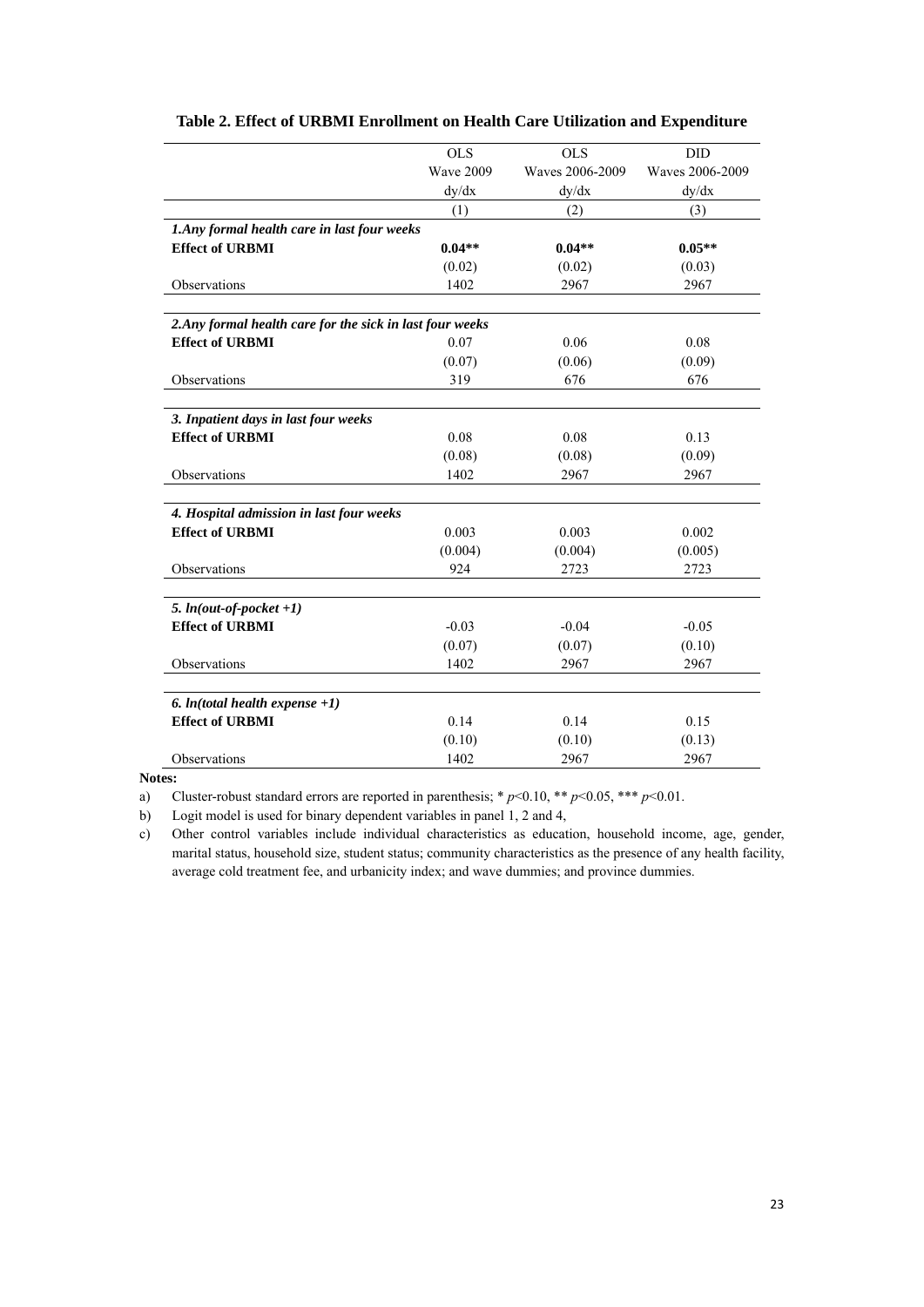|                                                           | <b>OLS</b>       | <b>OLS</b>      | DID             |
|-----------------------------------------------------------|------------------|-----------------|-----------------|
|                                                           | <b>Wave 2006</b> | Waves 2004-2006 | Waves 2004-2006 |
|                                                           | dy/dx            | dy/dx           | dy/dx           |
|                                                           | (1)              | (2)             | (3)             |
| 1. Any formal health care in last four weeks              |                  |                 |                 |
| <b>Effect of URBMI</b>                                    | $-0.01$          | $-0.01$         | $-0.00$         |
|                                                           | (0.02)           | (0.02)          | (0.02)          |
| Observations                                              | 1565             | 3927            | 3726            |
|                                                           |                  |                 |                 |
| 2. Any formal health care for the sick in last four weeks |                  |                 |                 |
| <b>Effect of URBMI</b>                                    | $-0.04$          | 0.03            | $-0.12$         |
|                                                           | (0.07)           | (0.06)          | (0.09)          |
| Observations                                              | 357              | 942             | 941             |
|                                                           |                  |                 |                 |
| 3. Inpatient days in last four weeks                      |                  |                 |                 |
| <b>Effect of URBMI</b>                                    | $-0.06$          | $-0.07$         | 0.07            |
|                                                           | (0.06)           | (0.04)          | (0.08)          |
| Observations                                              | 1565             | 3729            | 3726            |
|                                                           |                  |                 |                 |
| 4. Hospital admission in last four weeks                  |                  |                 |                 |
| <b>Effect of URBMI</b>                                    | $-0.000$         | $-0.001$        | 0.005           |
|                                                           | (0.001)          | (0.003)         | (0.008)         |
| Observations                                              | 881              | 3729            | 3726            |
|                                                           |                  |                 |                 |
| 5. $ln(out-of-pocket +1)$                                 |                  |                 |                 |
| <b>Effect of URBMI</b>                                    | $-0.01$          | $-0.05$         | $-0.06$         |
|                                                           | (0.08)           | (0.07)          | (0.12)          |
| Observations                                              | 1565             | 3729            | 3726            |
|                                                           |                  |                 |                 |
| 6. $ln(total$ expense +1)                                 |                  |                 |                 |
| <b>Effect of URBMI</b>                                    | $-0.02$          | $-0.01$         | 0.00            |
|                                                           | (0.10)           | (0.09)          | (0.13)          |
| Observations                                              | 1565             | 3729            | 3726            |

### **Table 3. Placebo Test I -- Estimates Using 2004-2006 Data**

**Notes:** 

a) Cluster-robust standard errors are reported in parenthesis; \* *p*<0.10, \*\* *p*<0.05, \*\*\* *p*<0.01.

b) The treatment status or the URBMI enrollment status is defined based on CHNS 2006-2009.

d) Logit model is used for binary dependent variables in panel 1, 2 and 4,

e) Other control variables include individual characteristics as education, household income, age, gender, marital status, household size, student status; community characteristics as the presence of any health facility, average cold treatment fee, and urbanicity index; and wave dummies; and province dummies.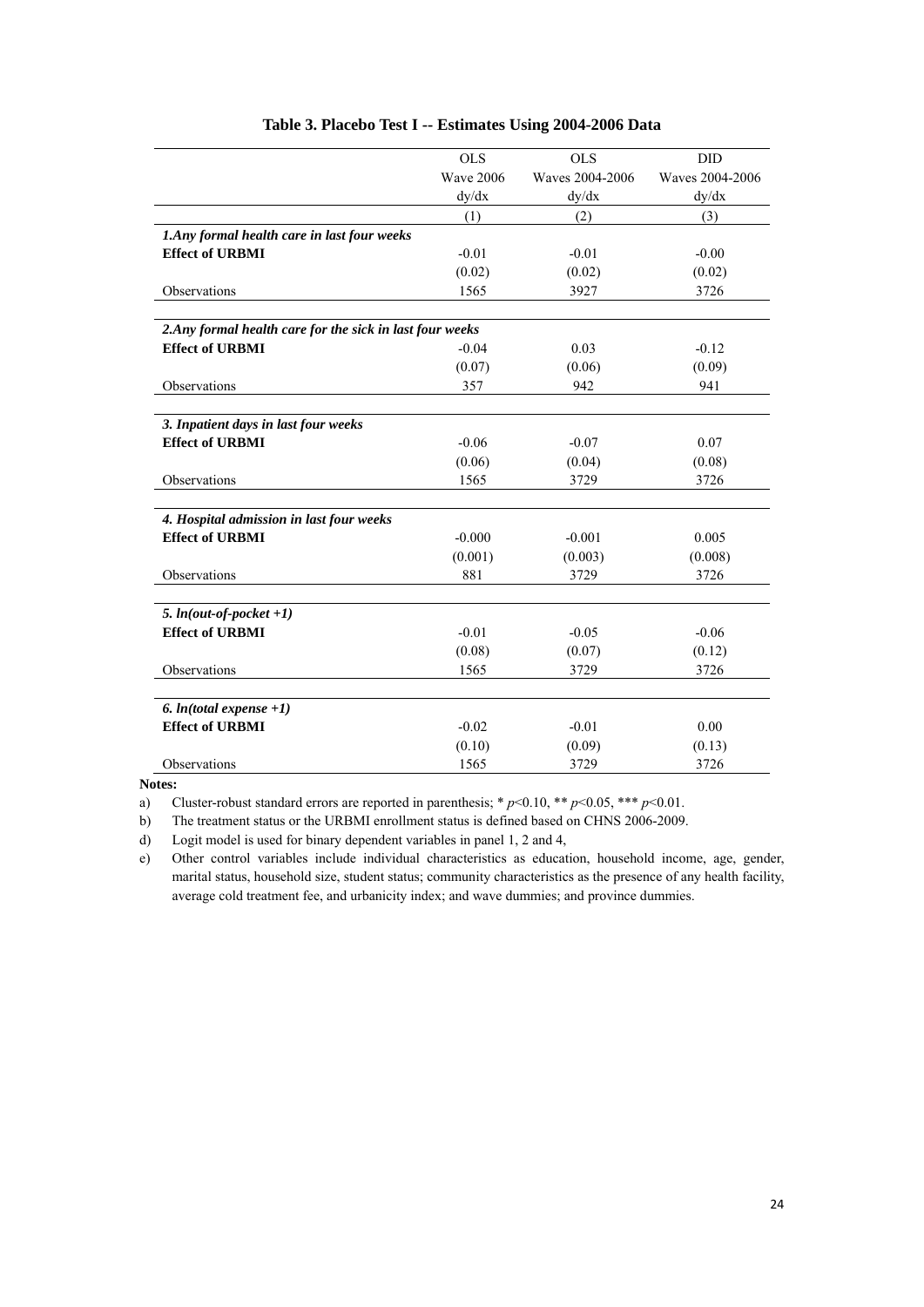|                                                    | <b>OLS</b>       | <b>OLS</b>      | DID             |
|----------------------------------------------------|------------------|-----------------|-----------------|
|                                                    | <b>Wave 2009</b> | Waves 2006-2009 | Waves 2006-2009 |
|                                                    |                  |                 |                 |
|                                                    | dy/dx            | dy/dx           | dy/dx           |
|                                                    | (1)              | (2)             | (3)             |
| 1. Preventive care use in last four weeks          |                  |                 |                 |
| <b>Effect of URBMI</b>                             | 0.01             | 0.01            | 0.02            |
|                                                    | (0.01)           | (0.01)          | (0.02)          |
| Observations                                       | 1408             | 2972            | 2972            |
|                                                    |                  |                 |                 |
| 2. General physical examination in last four weeks |                  |                 |                 |
| <b>Effect of URBMI</b>                             | $-0.01$          | $-0.01$         | 0.00            |
|                                                    | (0.01)           | (0.01)          | (0.01)          |
| Observations                                       | 1171             | 2972            | 2972            |
|                                                    |                  |                 |                 |
| 3. Other preventive care use in last four weeks    |                  |                 |                 |
| <b>Effect of URBMI</b>                             | 0.02             | 0.01            | 0.02            |
|                                                    | (0.01)           | (0.01)          | (0.01)          |
| Observations                                       | 1408             | 2972            | 2972            |

## **Table 4. Placebo Test II -- Estimates for Uncovered Preventive Care**

**Notes:**

a) Cluster-robust standard errors are reported in parenthesis; \* *p*<0.10, \*\* *p*<0.05, \*\*\* *p*<0.01.

b) Logit model is used for binary dependent variables in each panel,

c) Other preventive health services include blood test, blood pressure screening, child health examination, gynecological examination, and others.

d) Other control variables include individual characteristics as education, household income, age, gender, marital status, household size, student status; community characteristics as the presence of any health facility, average cold treatment fee, and urbanicity index; and wave dummies; and province dummies.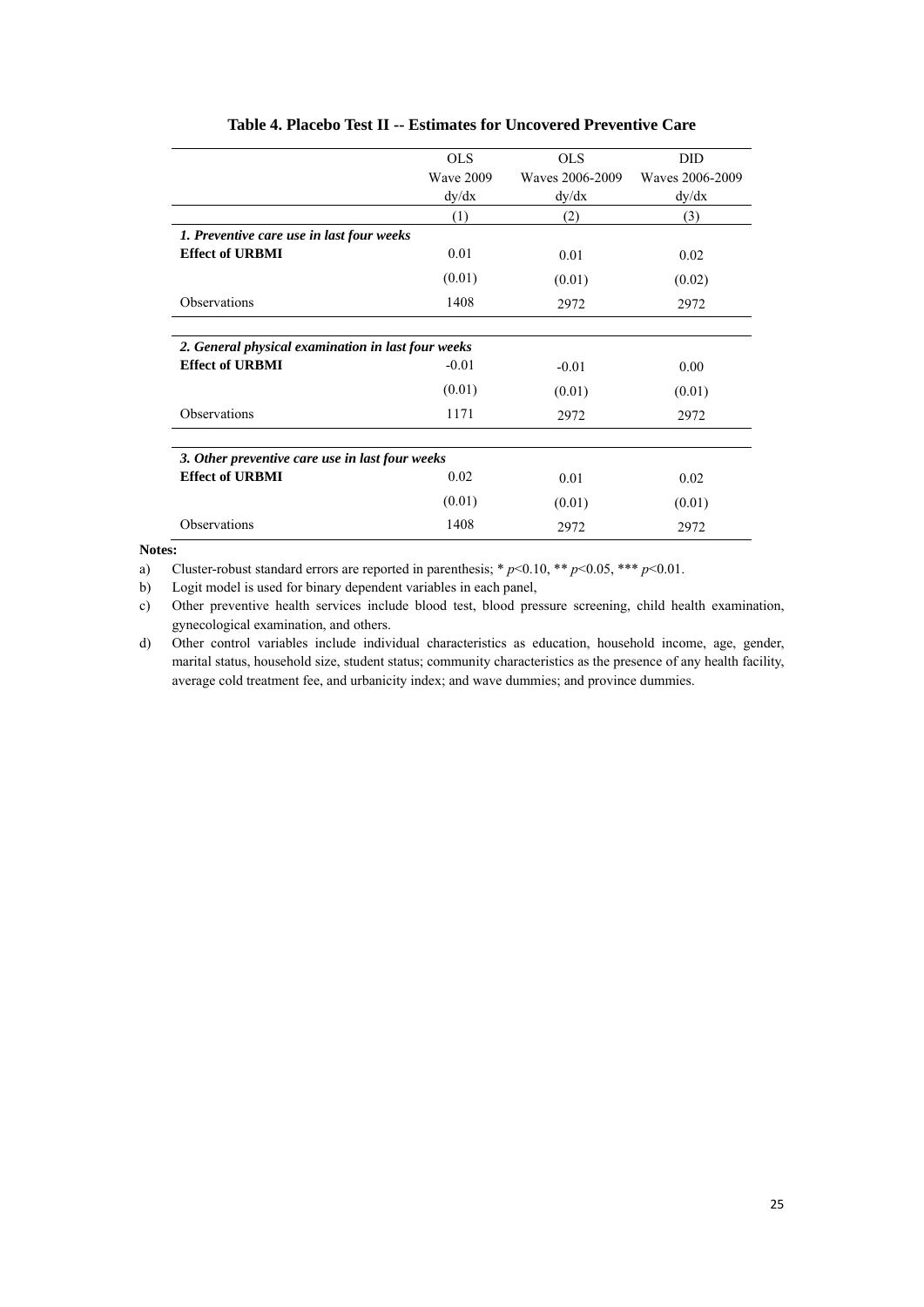| Waves 2006-2009                                           | <b>DID</b>                                                 | <b>DID</b>                                        | <b>DID</b>                                   | <b>DID</b>                                           | <b>DID</b>                                                    | Triple<br>difference        | Triple<br>difference        |
|-----------------------------------------------------------|------------------------------------------------------------|---------------------------------------------------|----------------------------------------------|------------------------------------------------------|---------------------------------------------------------------|-----------------------------|-----------------------------|
| <b>Control</b>                                            | Unenrolled<br>in URBMI &<br>Non-URBMI<br>cites<br>$N=1929$ | Unenrolled<br>in URBMI<br>cities<br>$N=1,388$     | All in<br>Non-URBMI<br>cities<br>$N = 357$   | Unenrolled<br>in<br>Non-URBMI<br>cities<br>$N = 287$ | Non-target<br>Sample in<br>Non-URBMI<br>cities<br>$N = 168$   | column<br>$(3) +$<br>column | column<br>$(4) +$<br>column |
| <b>Treated</b>                                            | All Enrollees<br>$N = 1038$                                | Enrollees<br>In URBMI<br>cities only<br>$N = 849$ | Enrollees<br>In URBMI<br>cities<br>$N = 849$ | Enrollees<br>In URBMI<br>cities<br>$N = 849$         | Non-target<br>Sample in<br><b>URBMI</b><br>cities<br>$N=1780$ | (5)                         | (5)                         |
|                                                           | (1)                                                        | (2)                                               | (3)                                          | (4)                                                  | (5)                                                           | (6)                         | (7)                         |
| 1.Any formal health care in last four weeks               |                                                            |                                                   |                                              |                                                      |                                                               |                             |                             |
| <b>Effect of URBMI</b>                                    | $0.05**$                                                   | $0.06*$                                           | $0.13**$                                     | $0.11*$                                              | $-0.03$                                                       | $0.11*$                     | $0.11*$                     |
|                                                           | (0.03)                                                     | (0.03)                                            | (0.06)                                       | (0.06)                                               | (0.08)                                                        | (0.07)                      | (0.07)                      |
| Observations                                              | 2967                                                       | 2237                                              | 1206                                         | 1136                                                 | 1948                                                          | 2886                        | 2823                        |
|                                                           |                                                            |                                                   |                                              |                                                      |                                                               |                             |                             |
| 2. Any formal health care for the sick in last four weeks |                                                            |                                                   |                                              |                                                      |                                                               |                             |                             |
| <b>Effect of URBMI</b>                                    | 0.08                                                       | 0.06                                              | $0.46***$                                    | $0.35*$                                              | 0.39                                                          | 0.11                        | 0.02                        |
|                                                           | (0.09)                                                     | (0.09)                                            | (0.14)                                       | (0.18)                                               | (0.31)                                                        | (0.33)                      | (0.35)                      |
| Observations                                              | 676                                                        | 513                                               | 274                                          | 255                                                  | 493                                                           | 734                         | 717                         |
|                                                           |                                                            |                                                   |                                              |                                                      |                                                               |                             |                             |
| 3. Inpatient days in last four weeks                      |                                                            |                                                   |                                              |                                                      |                                                               |                             |                             |
| <b>Effect of URBMI</b>                                    | 0.13                                                       | 0.14                                              | 0.16                                         | 0.16                                                 | $-0.06$                                                       | 0.41#                       | 0.43#                       |
|                                                           | (0.11)                                                     | (0.11)                                            | (0.10)                                       | (0.10)                                               | (0.23)                                                        | (0.27)                      | (0.27)                      |
| Observations                                              | 2967                                                       | 2237                                              | 1206                                         | 1136                                                 | 1947                                                          | 2885                        | 2822                        |
|                                                           |                                                            |                                                   |                                              |                                                      |                                                               |                             |                             |
| 4. Hospital admission in last four weeks                  |                                                            |                                                   |                                              |                                                      |                                                               |                             |                             |
| <b>Effect of URBMI</b>                                    | 0.00                                                       | $-0.01$                                           | $-0.00$                                      | $-0.00$                                              | $-0.01$                                                       | 0.02                        | 0.02                        |
|                                                           | (0.01)                                                     | (0.01)                                            | (0.01)                                       | (0.01)                                               | (0.01)                                                        | (0.02)                      | (0.02)                      |
| Observations                                              | 2723                                                       | 2237                                              | 1206                                         | 1136                                                 | 1948                                                          | 2886                        | 2823                        |
|                                                           |                                                            |                                                   |                                              |                                                      |                                                               |                             |                             |
| 5. $ln(out-of-pocket +1)$                                 |                                                            |                                                   |                                              |                                                      |                                                               |                             |                             |
| <b>Effect of URBMI</b>                                    | $-0.05$                                                    | 0.06                                              | $0.44***$                                    | $0.36**$                                             | 0.20                                                          | $-0.04$                     | $-0.08$                     |
|                                                           | (0.10)                                                     | (0.11)                                            | (0.16)                                       | (0.16)                                               | (0.22)                                                        | (0.24)                      | (0.25)                      |
| Observations                                              | 2967                                                       | 2237                                              | 1206                                         | 1136                                                 | 1947                                                          | 2885                        | 2822                        |
|                                                           |                                                            |                                                   |                                              |                                                      |                                                               |                             |                             |
| 6. $ln(total$ expense +1)                                 |                                                            |                                                   |                                              |                                                      |                                                               |                             |                             |
| <b>Effect of URBMI</b>                                    | 0.15                                                       | 0.21                                              | $0.61***$                                    | $0.50**$                                             | 0.00                                                          | $0.64*$                     | $0.63*$                     |
|                                                           | (0.13)                                                     | (0.15)                                            | (0.21)                                       | (0.22)                                               | (0.25)                                                        | (0.33)                      | (0.35)                      |
| Observations                                              | 2967                                                       | 2237                                              | 1206                                         | 1136                                                 | 1947                                                          | 2885                        | 2822                        |

#### **Table 5. Robustness Check – Estimates Using Different Treatment/Control Groups**

**Notes:** 

a) Column (1) is the main results from Column (3) of Table 2.

b) Cluster-robust standard errors are reported in parenthesis;  $\# p \le 0.15$ ,  $\# p \le 0.10$ ,  $\# p \le 0.05$ ,  $\# \# p \le 0.01$ .

c) Logit model is used for binary dependent variables in panel 1 and 2. Because the sample size is small and mean is low, we conduct linear probability regression in panel 4..

d) Other control variables include individual characteristics as education, household income, age, gender, marital status, household size, student status; community characteristics as the presence of any health facility, average cold treatment fee, and urbanicity index; and wave dummies; and province dummies.

e) We use those insured in the UEBMI in CHNS 2006-2009 as the non-target sample, who have age range from 19 to 89.

f) To conduct triple difference, we exclude children under age 18 (about 268) from target sample in order to be comparable to non-target sample as described in d).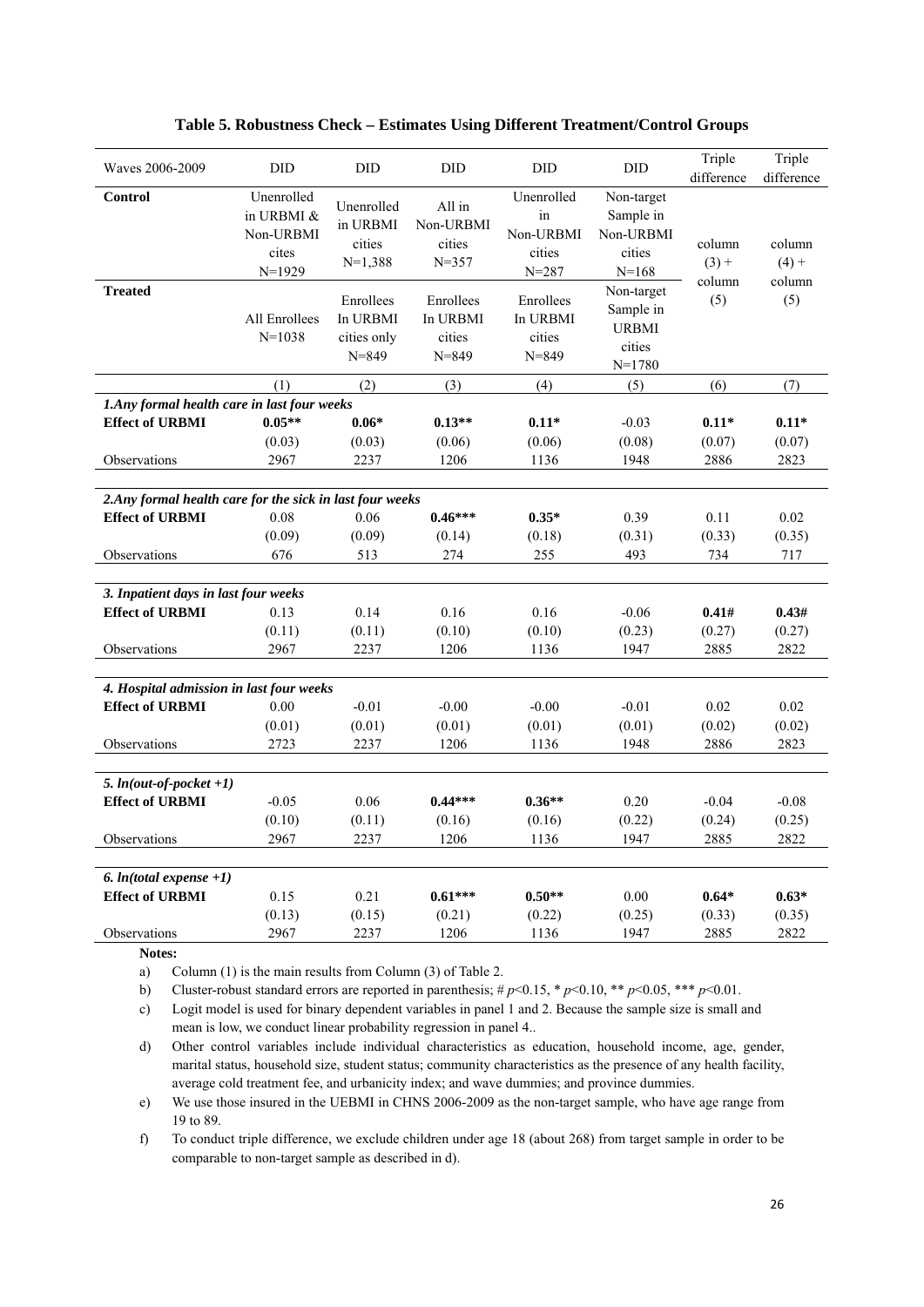|                                                           |                     | Indictor of URBMI cities; |
|-----------------------------------------------------------|---------------------|---------------------------|
|                                                           | Indicator of        | Two indicators whether    |
| Instrumental Variables                                    | <b>URBMI</b> Cities | household members have    |
|                                                           |                     | gov. insurance or UEBMI.  |
|                                                           | 2SLS                | 2SLS                      |
|                                                           | Wave 2009           | Wave 2009                 |
|                                                           | (1)                 | (2)                       |
| 1.Any formal health care in last four weeks               |                     |                           |
| <b>Effect of URBMI</b>                                    | $0.19*$             | $0.18*$                   |
|                                                           | (0.11)              | (0.10)                    |
| Weak instrument test                                      | $F = 40.57$         | $F = 15.84$               |
| Overidentification test                                   |                     | $P-value=0.89$            |
| Observations                                              | 1215                | 1215                      |
|                                                           |                     |                           |
| 2. Any formal health care for the sick in last four weeks |                     |                           |
| <b>Effect of URBMI</b>                                    | $1.07**$            | $0.84**$                  |
|                                                           | (0.53)              | (0.38)                    |
| Weak instrument test                                      | $F=6.39**$          | $F=3.63**$                |
| Overidentification test                                   |                     | $P-value=0.58$            |
| Observations                                              | 274                 | 274                       |
|                                                           |                     |                           |
| 3. Inpatient days in last four weeks                      |                     |                           |
| <b>Effect of URBMI</b>                                    | 0.37                | 0.34                      |
|                                                           | (0.52)              | (0.49)                    |
| Weak instrument test                                      | $F = 40.57***$      | $F=15.84***$              |
| Overidentification test                                   |                     | $P-value=0.74$            |
| Observations                                              | 1215                | 1215                      |
|                                                           |                     |                           |
| 4. Hospital admission in last four weeks                  |                     |                           |
| <b>Effect of URBMI</b>                                    | 0.03                | 0.04                      |
|                                                           | (0.04)              | (0.04)                    |
| Weak instrument test                                      | $F=40.57***$        | 15.84***                  |
| Overidentification test                                   |                     | $P-value=0.81$            |
| Observations                                              | 1215                | 1215                      |
|                                                           |                     |                           |
| 5. $ln(out-of-pocket +1)$                                 |                     |                           |
| <b>Effect of URBMI</b>                                    | 0.51                | 0.20                      |
|                                                           | (0.42)              | (0.38)                    |
| Weak instrument test                                      | $F = 40.57***$      | $F=15.84***$              |
| Overidentification test                                   |                     | $P-value=0.002$           |
| Observations                                              | 1215                | 1215                      |
|                                                           |                     |                           |
| 6. $ln(total$ health expense $+1)$                        |                     |                           |
| <b>Effect of URBMI</b>                                    | $1.19*$             | $1.01*$                   |
|                                                           | (0.61)              | (0.55)                    |
| Weak instrument test                                      | $F = 40.57***$      | $F=15.84***$              |
| Overidentification test                                   |                     | $P-value=0.35$            |
| Observations                                              | 1215                | 1215                      |

#### **Table 6. Robustness Check – Estimates from IV Methods**

#### **Notes:**

a) Standard errors are reported in parenthesis;  $* p<0.10$ ,  $** p<0.05$ ,  $** p<0.01$ .

b) Other control variables include individual characteristics as education, household income, age, gender, marital status, household size, student status; community characteristics as the presence of any health facility, average cold treatment fee, and urbanicity index; and wave dummies; and province dummies.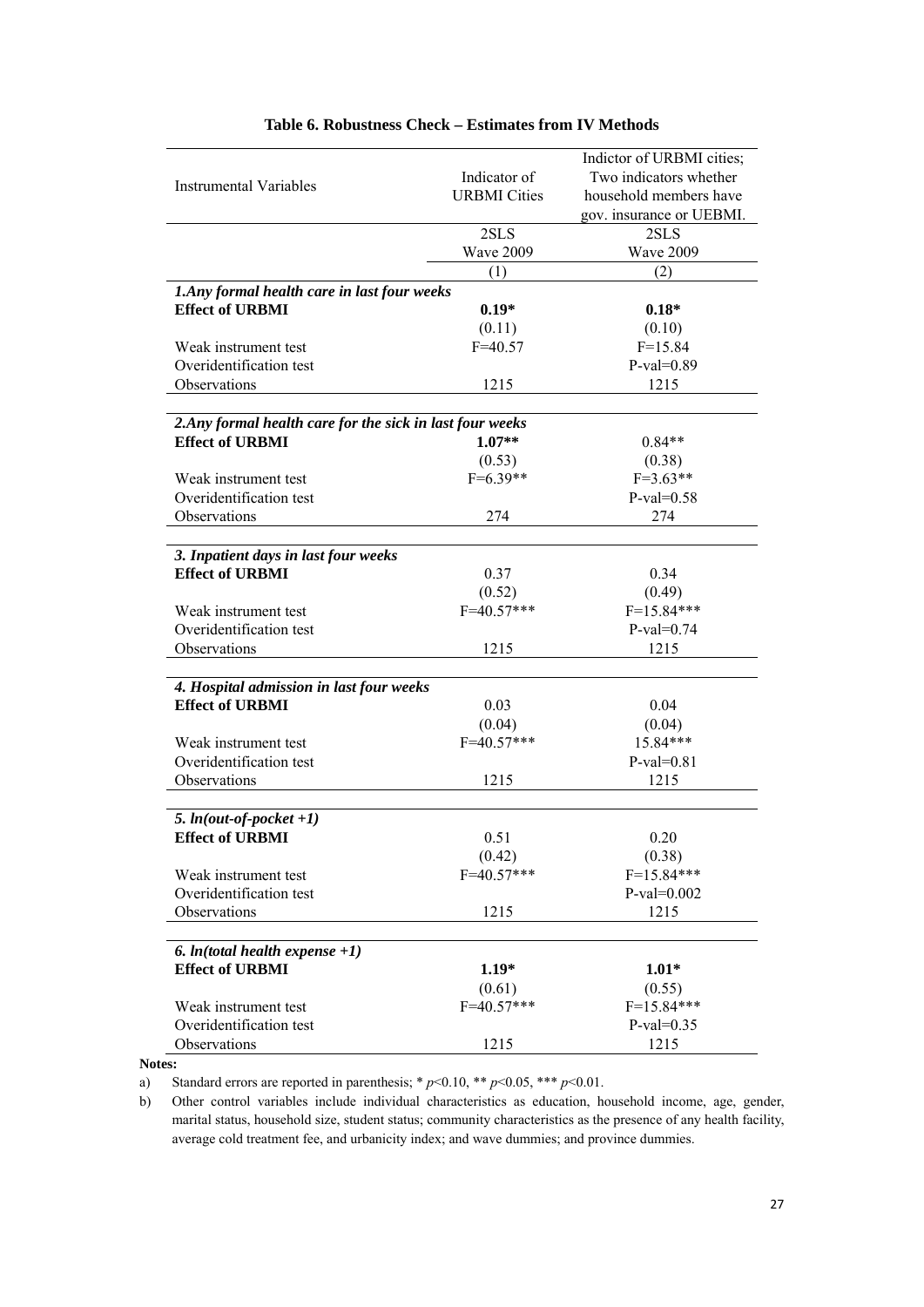| <b>Sample</b>                                   | $0 - 17$      | 18-59          | <b>60 and</b><br>above | <b>Low HH</b><br>income | <b>Medium HH</b><br>income | <b>High HH</b><br>income | <b>Male</b>    | Female         | <b>Eastern</b><br>China | <b>Central</b><br>China | Western<br>China |
|-------------------------------------------------|---------------|----------------|------------------------|-------------------------|----------------------------|--------------------------|----------------|----------------|-------------------------|-------------------------|------------------|
|                                                 | (1)           | (2)            | (3)                    | (4)                     | (5)                        | (6)                      | (7)            | (8)            | (9)                     | (10)                    | (11)             |
| 1.Any formal health care                        |               |                |                        |                         |                            |                          |                |                |                         |                         |                  |
| <b>Effect of URBMI</b>                          | 0.08          | $-0.00$        | $0.19***$              | $0.10*$                 | $0.08**$                   | $-0.05$                  | $0.08*$        | 0.04           | 0.08                    | 0.04                    | $0.07*$          |
|                                                 | (0.07)        | (0.03)         | (0.07)                 | (0.05)                  | (0.04)                     | (0.05)                   | (0.04)         | (0.04)         | (0.06)                  | (0.04)                  | 0.04             |
| Observations                                    | 738           | 1481           | 748                    | 1087                    | 1101                       | 779                      | 1298           | 1669           | 841                     | 1197                    | 929              |
|                                                 |               |                |                        |                         |                            |                          |                |                |                         |                         |                  |
| 2. Any formal health care for the sick          |               |                |                        |                         |                            |                          |                |                |                         |                         |                  |
| <b>Effect of URBMI</b>                          | 0.27          | $-0.03$        | 0.19#                  | 0.09                    | 0.20#                      | $-0.20$                  | 0.17#          | 0.05           | $-0.03$                 | 0.05                    | $0.29**$         |
|                                                 | (0.22)        | (0.13)         | (0.12)                 | (0.12)                  | (0.13)                     | (0.18)                   | (0.11)         | (0.10)         | (0.17)                  | (0.12)                  | (0.14)           |
| <b>Observations</b>                             | 101           | 260            | 307                    | 320                     | 218                        | 138                      | 259            | 417            | 180                     | 296                     | 200              |
|                                                 |               |                |                        |                         |                            |                          |                |                |                         |                         |                  |
| 3. Inpatient days                               |               |                |                        |                         |                            |                          |                |                |                         |                         |                  |
| <b>Effect of URBMI</b>                          | $-0.01$       | $0.22**$       | 0.05                   | $0.27*$                 | 0.16                       | $-0.15$                  | 0.10           | 0.16           | 0.09                    | 0.15                    | 0.06             |
|                                                 | (0.08)        | (0.11)         | (0.25)                 | (0.15)                  | (0.14)                     | (0.23)                   | (0.13)         | (0.12)         | (0.21)                  | (0.14)                  | (0.12)           |
| Observations                                    | 738           | 1481           | 748                    | 1087                    | 1101                       | 779                      | 1298           | 1669           | 841                     | 1197                    | 929              |
|                                                 |               |                |                        |                         |                            |                          |                |                |                         |                         |                  |
| 4. Hospital admission<br><b>Effect of URBMI</b> | 0.00          | 0.01           | $-0.02$                | 0.01                    | $-0.01$                    |                          | $-0.00$        | 0.00           | 0.00                    |                         | 0.01             |
|                                                 |               |                |                        |                         |                            | $-0.01$                  |                |                |                         | $-0.01$                 |                  |
| Observations                                    | (0.01)<br>738 | (0.01)<br>1481 | (0.03)<br>748          | (0.02)<br>1087          | (0.01)<br>1101             | (0.02)<br>779            | (0.01)<br>1298 | (0.01)<br>1669 | (0.02)<br>841           | (0.02)<br>1197          | (0.02)<br>929    |
|                                                 |               |                |                        |                         |                            |                          |                |                |                         |                         |                  |
| 5. $ln(out-of-pocket +1)$                       |               |                |                        |                         |                            |                          |                |                |                         |                         |                  |
| <b>Effect of URBMI</b>                          | 0.19          | $-0.15$        | 0.09                   | $-0.14$                 | 0.15                       | $-0.19$                  | $-0.07$        | $-0.01$        | $0.29*$                 | $-0.17$                 | $-0.10$          |
|                                                 | (0.17)        | (0.13)         | (0.23)                 | (0.18)                  | (0.13)                     | (0.21)                   | (0.13)         | (0.14)         | (0.16)                  | (0.17)                  | (0.16)           |
| Observations                                    | 738           | 1481           | 748                    | 1087                    | 1101                       | 779                      | 1298           | 1669           | 841                     | 1197                    | 929              |
|                                                 |               |                |                        |                         |                            |                          |                |                |                         |                         |                  |
| $\overline{6}$ . <i>In</i> (total expense +1)   |               |                |                        |                         |                            |                          |                |                |                         |                         |                  |
| <b>Effect of URBMI</b>                          | 0.32          | $-0.02$        | 0.53#                  | 0.06                    | $0.43**$                   | $-0.12$                  | 0.19           | 0.13           | 0.19                    | $-0.03$                 | $0.42**$         |
|                                                 | (0.23)        | (0.17)         | (0.33)                 | (0.26)                  | (0.17)                     | (0.29)                   | (0.18)         | (0.18)         | (0.26)                  | (0.22)                  | (0.20)           |
| <b>Observations</b>                             | 738           | 1481           | 748                    | 1087                    | 1101                       | 779                      | 1298           | 1669           | 841                     | 1197                    | 929              |

**Table 7. Effects of URBMI by Population Groups from DID Estimators**

**Notes:**

a) Marginal effects are reported. Cluster-robust standard errors are reported in parenthesis; # *p*<0.15, \* *p*<0.10, \*\* *p*<0.05, \*\*\* *p*<0.01.

b) Logit model is used for binary dependent variables in panel 1 and 2. Because the sample size is small and mean is low, we conduct linear probability regression in panel 4..

c) Other control variables include individual characteristics as education, household income, age, gender, marital status, household size, student status; community characteristics as the presence of any health facility, average cold treatment fee, and urbanicity index; and wave dummies; and province dummies.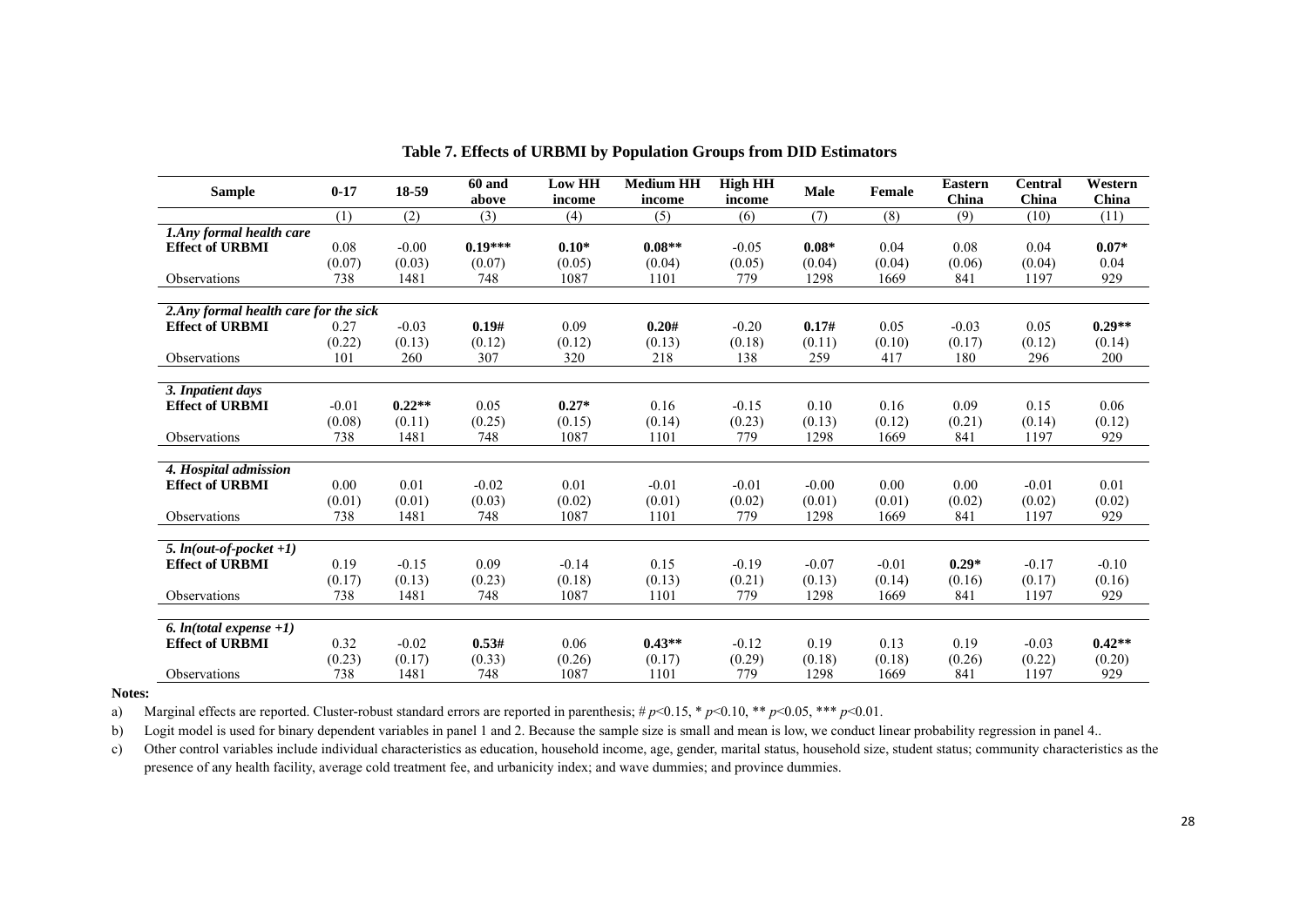|                       | Wave 2009  |             |            | Full Sample | DID        |             |  |
|-----------------------|------------|-------------|------------|-------------|------------|-------------|--|
|                       | <b>OLS</b> | Logit       | <b>OLS</b> | Logit       | <b>OLS</b> | Logit       |  |
|                       | (1)        | (2)         | (3)        | (4)         | (5)        | (6)         |  |
|                       | Coef.      | Coef.       | Coef.      | Coef.       | Coef.      | Coef.       |  |
| Enrolled in URBMI     | $0.04**$   | $0.40**$    | $0.04**$   | $0.40**$    |            |             |  |
|                       | (0.02)     | (0.18)      | (0.02)     | (0.17)      |            |             |  |
|                       |            | $[0.04]$ ** |            | $[0.04]$ ** |            |             |  |
| Treated*Wave 2009     |            |             |            |             | $0.05*$    | $0.50**$    |  |
|                       |            |             |            |             | (0.03)     | (0.25)      |  |
|                       |            |             |            |             |            | $[0.05]$ ** |  |
| Treated               |            |             |            |             | $-0.01$    | $-0.10$     |  |
|                       |            |             |            |             | (0.02)     | (0.18)      |  |
| <b>Wave 2009</b>      |            |             | $-0.02$    | $-0.21$     | $-0.03*$   | $-0.24$     |  |
|                       |            |             | (0.01)     | (0.15)      | (0.02)     | (0.16)      |  |
| Primary school        | 0.00       | $-0.01$     | $-0.03$    | $-0.16$     | $-0.03$    | $-0.16$     |  |
|                       | (0.03)     | (0.24)      | (0.02)     | (0.16)      | (0.02)     | (0.16)      |  |
| Junior high school    | $-0.01$    | $-0.10$     | $-0.06***$ | $-0.50***$  | $-0.06***$ | $-0.51***$  |  |
|                       | (0.03)     | (0.23)      | (0.02)     | (0.16)      | (0.02)     | (0.16)      |  |
| Senior high school    | $-0.01$    | $-0.07$     | $-0.06***$ | $-0.45**$   | $-0.06***$ | $-0.45**$   |  |
|                       | (0.03)     | (0.29)      | (0.02)     | (0.19)      | (0.02)     | (0.19)      |  |
| College               | $-0.03$    | $-0.20$     | $-0.07*$   | $-0.45$     | $-0.07**$  | $-0.46$     |  |
|                       | (0.05)     | (0.57)      | (0.03)     | (0.39)      | (0.03)     | (0.39)      |  |
| Low household income  | $0.02\,$   | 0.12        | $0.03**$   | $0.30**$    | $0.03**$   | $0.30**$    |  |
|                       | (0.02)     | (0.20)      | (0.02)     | (0.14)      | (0.02)     | (0.14)      |  |
| High household income | $-0.02$    | $-0.24$     | 0.00       | $-0.01$     | $-0.00$    | $-0.02$     |  |
|                       | (0.02)     | (0.21)      | (0.02)     | (0.16)      | (0.02)     | (0.16)      |  |
| Age 18-54             | $-0.09**$  | $-0.93**$   | 0.01       | $-0.12$     | 0.01       | $-0.12$     |  |
|                       | (0.04)     | (0.37)      | (0.03)     | (0.25)      | (0.03)     | (0.25)      |  |
| Age 55 and above      | 0.02       | 0.04        | $0.12***$  | $0.87***$   | $0.12***$  | $0.87***$   |  |
|                       | (0.04)     | (0.34)      | (0.03)     | (0.23)      | (0.03)     | (0.23)      |  |
| Female                | $-0.01$    | $-0.07$     | 0.01       | 0.05        | 0.01       | 0.05        |  |
|                       | (0.02)     | (0.17)      | (0.01)     | (0.12)      | (0.01)     | (0.12)      |  |
| Married               | $-0.02$    | $-0.16$     | $-0.03*$   | $-0.24*$    | $-0.03*$   | $-0.23$     |  |
|                       | (0.03)     | (0.22)      | (0.02)     | (0.14)      | (0.02)     | (0.14)      |  |
| Household size        | $-0.02**$  | $-0.16**$   | 0.00       | 0.01        | 0.00       | 0.01        |  |
|                       | (0.01)     | (0.06)      | (0.01)     | (0.04)      | (0.01)     | (0.04)      |  |
| Student               | $-0.08**$  | $-0.79**$   | $-0.00$    | $-0.04$     | $-0.00$    | $-0.04$     |  |
|                       | (0.03)     | (0.31)      | (0.02)     | (0.22)      | (0.02)     | (0.22)      |  |
| Any health facility   | 0.00       | 0.04        | $-0.02$    | $-0.19$     | $-0.02$    | $-0.19$     |  |
|                       | (0.03)     | (0.26)      | (0.02)     | (0.15)      | (0.02)     | (0.14)      |  |
| Cold treatment fee    | 0.06       | 0.65        | $-0.01$    | $-0.16$     | $-0.01$    | $-0.20$     |  |
|                       | (0.08)     | (1.17)      | (0.07)     | (0.89)      | (0.07)     | (0.89)      |  |
| Log(community         | 0.03       | 0.46        | 0.01       | 0.13        | 0.01       | 0.13        |  |
| urbanicity)           |            |             |            |             |            |             |  |
|                       | (0.10)     | (0.92)      | (0.06)     | (0.49)      | (0.06)     | (0.49)      |  |
| Constant              | 0.08       | $-3.19**$   | 0.07       | $-2.84***$  | 0.07       | $-2.82***$  |  |
|                       | (0.12)     | (1.29)      | (0.08)     | (0.72)      | (0.08)     | (0.72)      |  |
| (Pseudo) $R^2$        | 0.06       | $0.08\,$    | 0.07       | 0.08        | 0.07       | 0.08        |  |
| Observations          | 1402       | 1402        | 2967       | 2967        | 2967       | 2967        |  |

**Table A1. The Effect of URBMI on Any Formal Medical Care Use in Last 4 Weeks** 

**Notes:**

a) Marginal effects are reported in square parenthesis for key independent variables.

b) Cluster-robust standard errors are reported in parenthesis; \* *p*<0.10, \*\* *p*<0.05, \*\*\* *p*<0.01.

c) Other covariates include indicators of provinces, which are not reported here.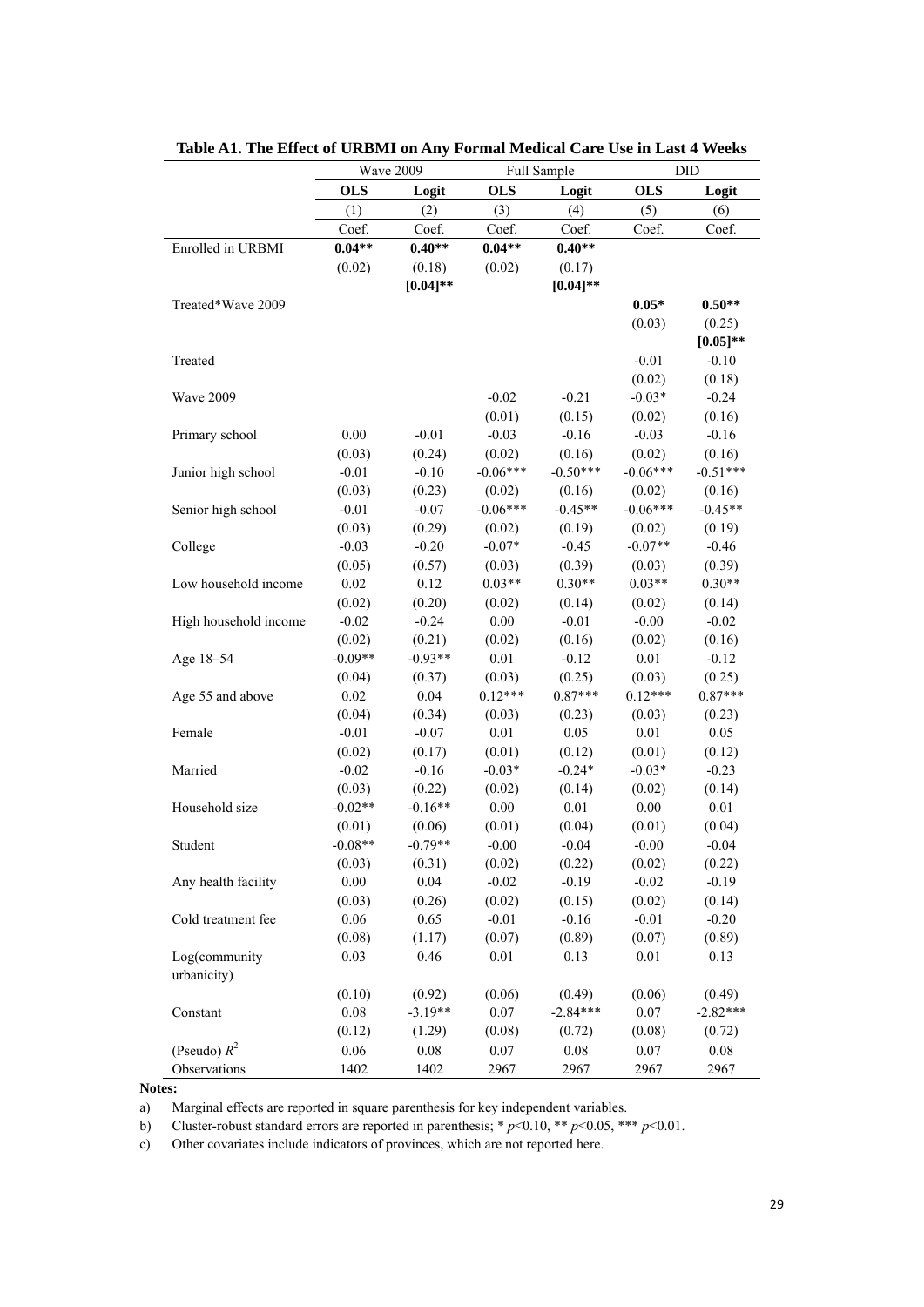|                            | All Cities |           | Project Cities |            |  |
|----------------------------|------------|-----------|----------------|------------|--|
|                            | (1)        | (2)       | (3)            | (4)        |  |
| <b>URBMI</b> city          |            | $0.33***$ |                |            |  |
|                            |            | (0.04)    |                |            |  |
| Household member has gov.  |            | $-0.03$   |                | $-0.01$    |  |
| medical insurance          |            | (0.05)    |                | (0.06)     |  |
| Household member has UEBMI |            | $-0.09**$ |                | $-0.10***$ |  |
|                            |            | (0.03)    |                | (0.04)     |  |
| Primary school             | 0.06       | 0.07      | 0.06           | 0.06       |  |
|                            | (0.05)     | (0.05)    | (0.05)         | (0.05)     |  |
| Junior high school         | $0.09**$   | $0.09**$  | $0.08*$        | $0.08*$    |  |
|                            | (0.04)     | (0.04)    | (0.05)         | (0.05)     |  |
| Senior high school         | 0.06       | 0.05      | 0.01           | 0.02       |  |
|                            | (0.05)     | (0.05)    | (0.05)         | (0.06)     |  |
| College                    | $-0.04$    | $-0.06$   | $-0.10$        | $-0.08$    |  |
|                            | (0.09)     | (0.09)    | (0.09)         | (0.09)     |  |
| Low household income       | $-0.05$    | $-0.06$   | $-0.07$        | $-0.09**$  |  |
|                            | (0.04)     | (0.04)    | (0.04)         | (0.04)     |  |
| High household income      | $-0.04$    | $-0.04$   | $-0.05$        | $-0.05$    |  |
|                            | (0.04)     | (0.04)    | (0.04)         | (0.04)     |  |
| Age 18-54                  | $0.13*$    | $0.13*$   | $0.16**$       | $0.15**$   |  |
|                            | (0.07)     | (0.07)    | (0.07)         | (0.07)     |  |
| Age 55 and above           | $0.27***$  | $0.28***$ | $0.29***$      | $0.28***$  |  |
|                            | (0.06)     | (0.06)    | (0.06)         | (0.07)     |  |
| Female                     | 0.01       | 0.02      | 0.01           | 0.02       |  |
|                            | (0.03)     | (0.03)    | (0.03)         | (0.03)     |  |
| Married                    | $0.09**$   | $0.07*$   | 0.07           | $0.07\,$   |  |
|                            | (0.04)     | (0.04)    | (0.05)         | (0.05)     |  |
| Household size             | $-0.02*$   | $-0.01$   | $-0.02$        | $-0.02$    |  |
|                            | (0.01)     | (0.01)    | (0.01)         | (0.01)     |  |
| Student                    | 0.09       | 0.09      | $0.10*$        | $0.10*$    |  |
|                            | (0.06)     | (0.06)    | (0.06)         | (0.06)     |  |
| Any health facility        | $0.12***$  | $0.09**$  | $0.21***$      | $0.19***$  |  |
|                            | (0.04)     | (0.05)    | (0.05)         | (0.05)     |  |
| Cold treatment fee         | $0.42**$   | $0.37*$   | $0.37*$        | $0.45**$   |  |
|                            | (0.19)     | (0.20)    | (0.19)         | (0.20)     |  |
| Log(community urbanicity)  | 0.15       | 0.11      | $0.32*$        | $0.39**$   |  |
|                            | (0.16)     | (0.17)    | (0.19)         | (0.19)     |  |
| N                          | 1215       | 1215      | 1060           | 1060       |  |

# **Table A2. Logit Estimation for URBMI Enrollment Decision Using the CHNS 2009**

**Notes:**

a) Marginal effects are reported.

b) Cluster-robust standard errors are reported in parenthesis; \*  $p$  < 0.10, \*\*  $p$  < 0.05, \*\*\*  $p$  < 0.01.

c) Other covariates include indicators of provinces and a constant, which are not reported here.